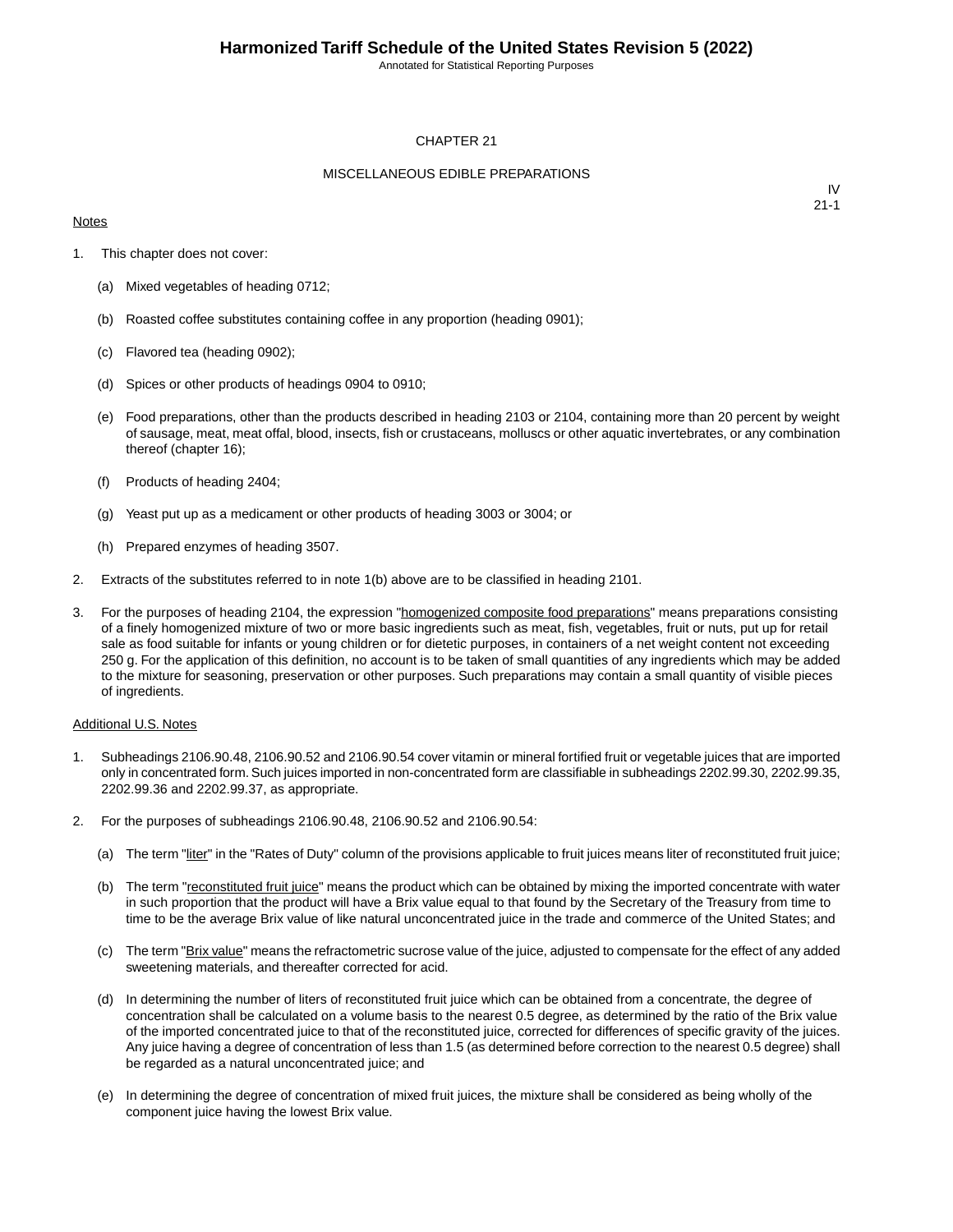Annotated for Statistical Reporting Purposes

Additional U.S. Notes (con.) IV 21-2

- 3. For the purposes of this chapter, the term "mixed condiments and mixed seasonings described in additional U.S. note 3 to this chapter" means articles containing over 10 percent by dry weight of sugars derived from sugar cane or sugar beets, whether or not mixed with other ingredients, except (a) articles not principally of crystalline structure or not in dry amorphous form that are prepared for marketing to the ultimate consumer in the identical form and package in which imported; or (b) cake decorations and similar products to be used in the same condition as imported without any further processing other than the direct application to individual pastries or confections, finely ground or masticated coconut meat or juice thereof mixed with those sugars, and sauces and preparations therefor.
- 4. The aggregate quantity of mixed condiments and mixed seasonings described in additional U.S. note 3 to this chapter and entered under subheading 2103.90.74 during the 12-month period from October 1 in any year to the following September 30, inclusive, shall not exceed 689 metric tons (articles the product of Mexico shall not be permitted or included in the aforementioned quantitative limitation and no such articles shall be classifiable therein).
- 5. The aggregate quantity of ice cream entered under subheading 2105.00.10 in any calendar year shall not exceed 5,667,846 liters (articles the product of Mexico shall not be permitted or included in the aforementioned quantitative limitation and no such articles shall be classifiable therein).

Of the quantitative limitations provided for in this note, the countries listed below shall have access to not less than the quantities specified below:

|             | <b>Quantity (liters)</b> |
|-------------|--------------------------|
| Belgium     | 922.315                  |
| Denmark     | 13.059                   |
| Jamaica     | 3.596                    |
| Netherlands | 104.477                  |
| New Zealand | 589.312                  |

#### **Statistical Note**

1. The unit of quantity "kg cmsc" (kilograms cows' milk solids content) includes all cows' milk components other than water.

#### Compiler's Note

The provisions of subchapter II of chapter 99 (Miscellaneous Tariff Bills or MTBs), the provisions of the Generalized System of Preferences (GSP) found in General Note 4 and most product exclusions from the additional tariffs on products of China in subchapter III of chapter 99 expired on December 31, 2020. However, no endnotes or footnotes relating to these provisions have been deleted as of the issue date of this edition.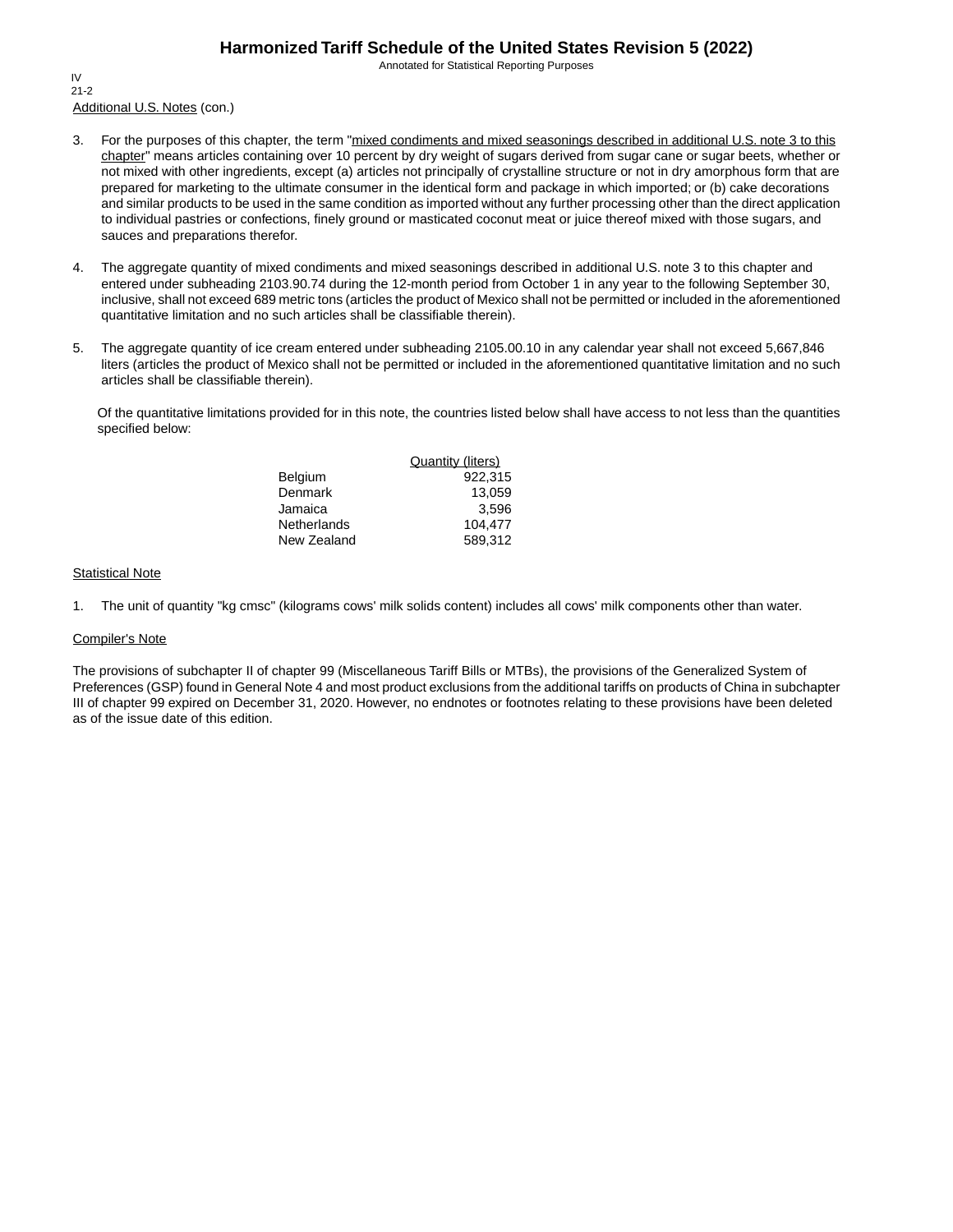Annotated for Statistical Reporting Purposes

| Heading/              | Stat.       |                                                                                                                                                                                                                                                                                                                                                                                       | Unit           |                                        | Rates of Duty                                                                                                                                                                                    |                      |
|-----------------------|-------------|---------------------------------------------------------------------------------------------------------------------------------------------------------------------------------------------------------------------------------------------------------------------------------------------------------------------------------------------------------------------------------------|----------------|----------------------------------------|--------------------------------------------------------------------------------------------------------------------------------------------------------------------------------------------------|----------------------|
| Subheading            | Suf-<br>fix | Article Description                                                                                                                                                                                                                                                                                                                                                                   | of<br>Quantity | General                                | Special                                                                                                                                                                                          | 2                    |
| 2101                  |             | Extracts, essences and concentrates, of coffee, tea or maté<br>and preparations with a basis of these products or with a basis<br>of coffee, tea or maté; roasted chicory and other roasted coffee<br>substitutes, and extracts, essences and concentrates thereof:<br>Extracts, essences and concentrates of coffee, and<br>preparations with a basis of these extracts, essences or |                |                                        |                                                                                                                                                                                                  |                      |
| 2101.11<br>2101.11.21 |             | concentrates or with a basis of coffee:<br>Extracts, essences and concentrates:                                                                                                                                                                                                                                                                                                       |                |                                        |                                                                                                                                                                                                  | Free                 |
|                       | 26          | Not decaffeinated:                                                                                                                                                                                                                                                                                                                                                                    |                |                                        |                                                                                                                                                                                                  |                      |
|                       | 29<br>31    | Decaffeinated:                                                                                                                                                                                                                                                                                                                                                                        |                |                                        |                                                                                                                                                                                                  |                      |
| 2101.11.29            | 39          |                                                                                                                                                                                                                                                                                                                                                                                       |                | Free <sup>27</sup>                     |                                                                                                                                                                                                  | Free                 |
| 2101.12               | 41<br>49    | Preparations with a basis of extracts, essences or                                                                                                                                                                                                                                                                                                                                    |                |                                        |                                                                                                                                                                                                  |                      |
| 2101.12.32 00         |             | concentrates or with a basis of coffee:<br>Described in general note 15 of the tariff schedule                                                                                                                                                                                                                                                                                        |                |                                        | Free (A, AU, BH, CL, 20%<br>CO, D, E, IL, JO,                                                                                                                                                    |                      |
| 2101.12.34 00         |             | Other:<br>Blended syrups described in additional U.S.<br>note 4 to chapter 17:<br>Described in additional U.S. note 9 to                                                                                                                                                                                                                                                              |                |                                        | KR, MA, OM, P,<br>PA, PE, S, SG)                                                                                                                                                                 |                      |
|                       |             | chapter 17 and entered pursuant to its                                                                                                                                                                                                                                                                                                                                                |                |                                        | Free (CO, KR, OM,<br>PA, PE, S)                                                                                                                                                                  | 20%                  |
| 2101.12.38 00         |             |                                                                                                                                                                                                                                                                                                                                                                                       |                | kg 30.5¢/kg +<br>$8.5\%$ <sup>2/</sup> | Free (BH, CL, JO,<br>KR, OM, SG)<br>See 9822.05.20 (P+)<br>See 9822.06.10 (PE)<br>See 9822.08.01<br>(CO)<br>See 9822.09.17 (PA)<br>See 9823.10.01-<br>$9823.10.45(S+)$<br>See 9822.03.01<br>(MA) | $35.9$ ¢/kg +<br>10% |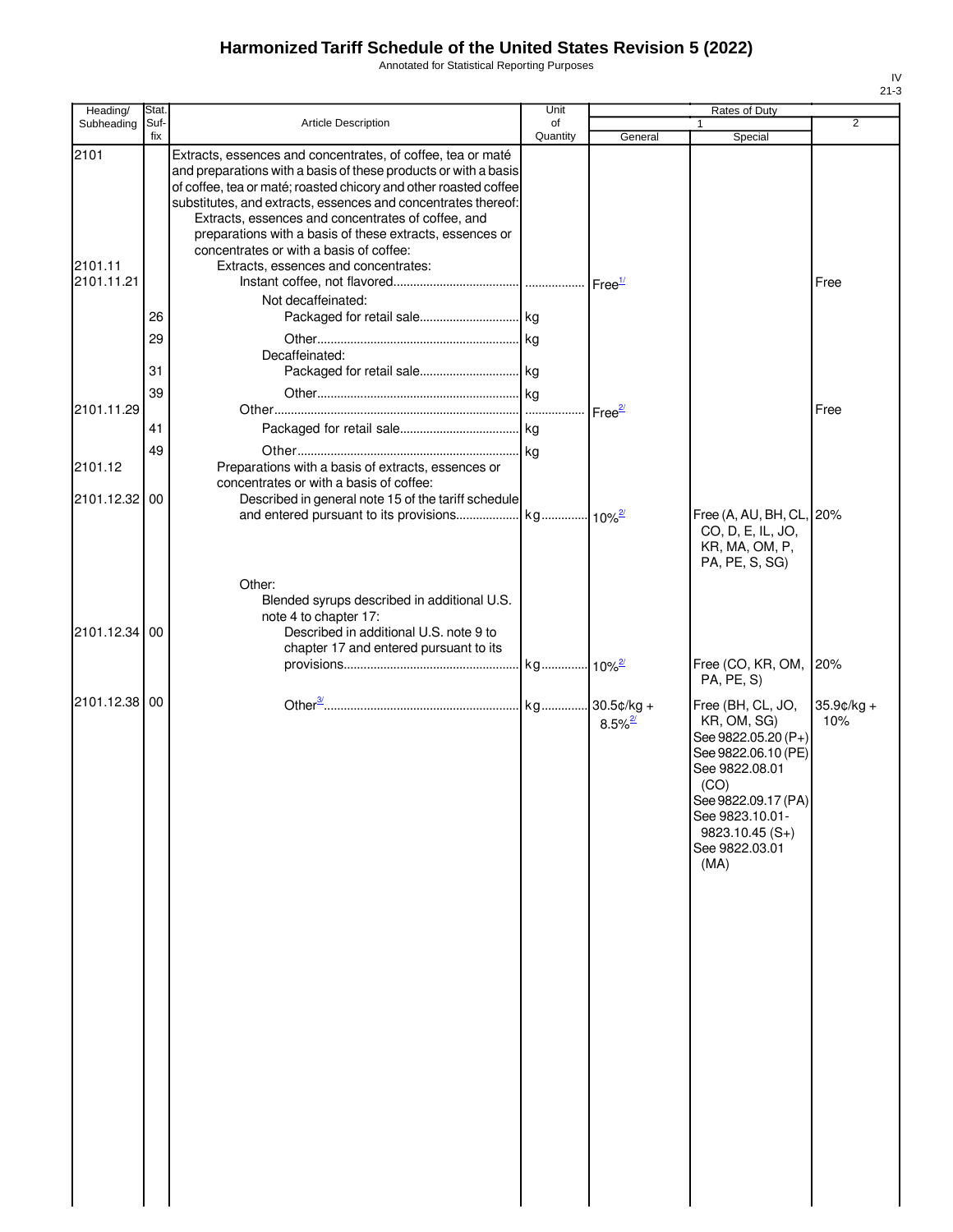Annotated for Statistical Reporting Purposes

| Heading/                         | Stat.       |                                                                                                                                                                                                                                                                                                                                                                                                                                                                                                                                                                                                                                                                          | Unit           |                       | Rates of Duty                                                                                                                                                                                    |                   |
|----------------------------------|-------------|--------------------------------------------------------------------------------------------------------------------------------------------------------------------------------------------------------------------------------------------------------------------------------------------------------------------------------------------------------------------------------------------------------------------------------------------------------------------------------------------------------------------------------------------------------------------------------------------------------------------------------------------------------------------------|----------------|-----------------------|--------------------------------------------------------------------------------------------------------------------------------------------------------------------------------------------------|-------------------|
| Subheading                       | Suf-<br>fix | Article Description                                                                                                                                                                                                                                                                                                                                                                                                                                                                                                                                                                                                                                                      | of<br>Quantity | General               | $\mathbf{1}$<br>Special                                                                                                                                                                          | $\overline{2}$    |
| 2101 (con.)<br>2101.12<br>(con.) |             | Extracts, essences and concentrates, of coffee, tea or maté<br>and preparations with a basis of these products or with a basis<br>of coffee, tea or maté; roasted chicory and other roasted coffee<br>substitutes, and extracts, essences and concentrates thereof:<br>(con.)<br>Extracts, essences and concentrates of coffee, and<br>preparations with a basis of these extracts, essences or<br>concentrates or with a basis of coffee: (con.)<br>Preparations with a basis of extracts, essences or<br>concentrates or with a basis of coffee: (con.)<br>Other: (con.)<br>Articles containing over 65 percent by dry<br>weight of sugar described in additional U.S. |                |                       |                                                                                                                                                                                                  |                   |
| 2101.12.44                       | 00          | note 2 to chapter 17:<br>Described in additional U.S. note 7 to<br>chapter 17 and entered pursuant to its                                                                                                                                                                                                                                                                                                                                                                                                                                                                                                                                                                |                |                       | Free (CO, KR, OM,<br>PA, PE, S)                                                                                                                                                                  | 20%               |
| 2101.12.48 00                    |             |                                                                                                                                                                                                                                                                                                                                                                                                                                                                                                                                                                                                                                                                          |                | $8.5\%$ <sup>2/</sup> | Free (BH, CL, JO,<br>KR, OM, SG)<br>See 9822.05.20 (P+)<br>See 9822.06.10 (PE)<br>See 9822.08.01<br>(CO)<br>See 9822.09.17 (PA)<br>See 9823.10.01-<br>$9823.10.45(S+)$<br>See 9822.03.01<br>(MA) | 35.9¢/kg +<br>10% |
| 2101.12.54                       | 00          | Articles containing over 10 percent by dry<br>weight of sugar described in additional U.S.<br>note 3 to chapter 17:<br>Described in additional U.S. note 8 to<br>chapter 17 and entered pursuant to its                                                                                                                                                                                                                                                                                                                                                                                                                                                                  |                |                       |                                                                                                                                                                                                  |                   |
|                                  |             |                                                                                                                                                                                                                                                                                                                                                                                                                                                                                                                                                                                                                                                                          |                |                       | Free (A, BH, CL,<br>CO, D, E, IL, JO,<br>KR, MA, OM, P,<br>PA, PE, S, SG)                                                                                                                        | 20%               |
| 2101.12.58                       | 00          |                                                                                                                                                                                                                                                                                                                                                                                                                                                                                                                                                                                                                                                                          |                | $8.5\%$ <sup>2/</sup> | Free (BH, CL, JO,<br>KR, OM, SG)<br>See 9822.05.20 (P+)<br>See 9822.06.10 (PE)<br>See 9822.08.01<br>(CO)<br>See 9822.09.17 (PA)<br>See 9823.10.01-<br>$9823.10.45(S+)$<br>See 9822.03.01<br>(MA) | 35.9¢/kg +<br>10% |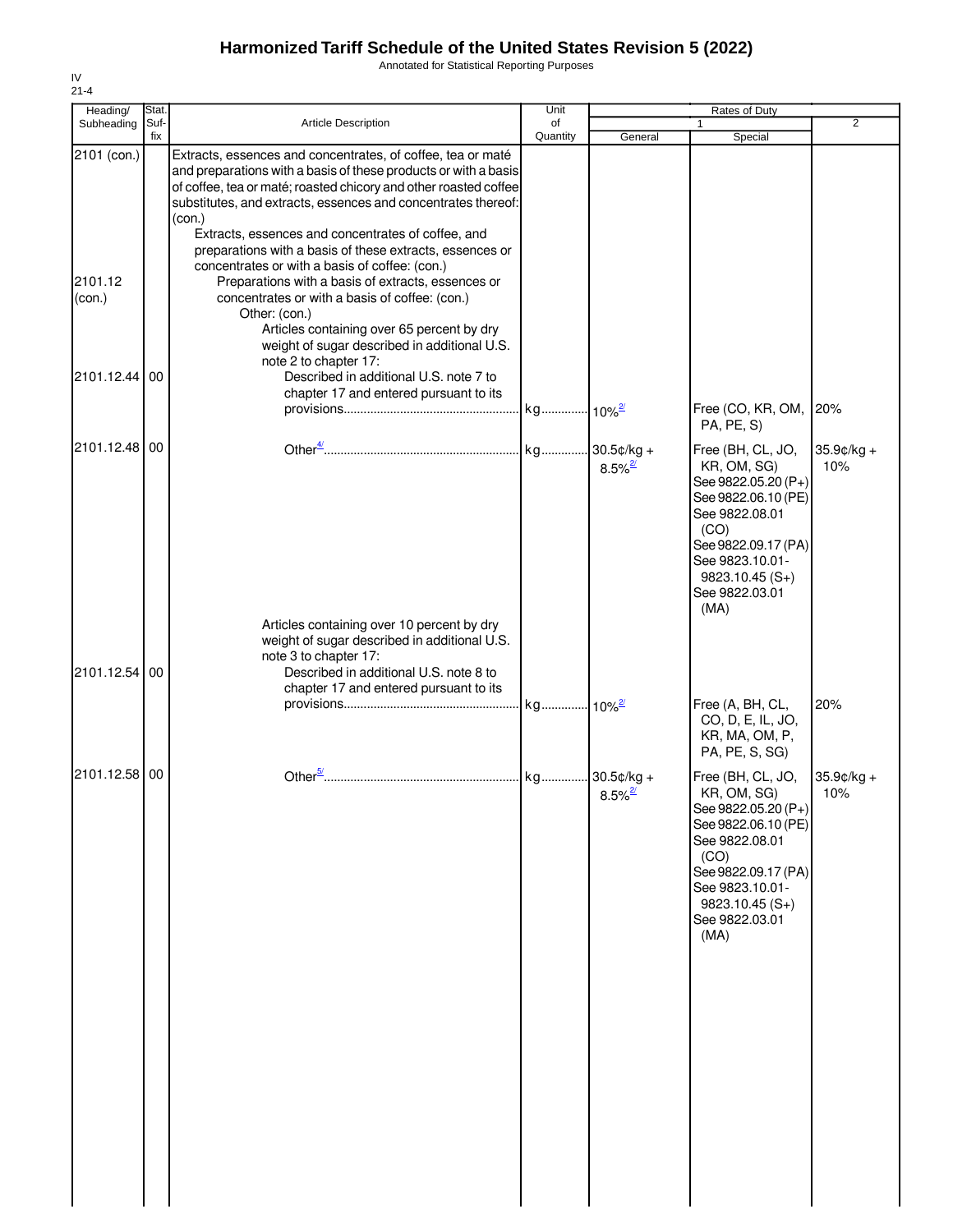Annotated for Statistical Reporting Purposes

| ۰, |
|----|

| Stat.         |                                                                                                                                                                                         | Unit                                                                                                                                                                                                                                                           |                                                                                                                                                                                                      | Rates of Duty                                                                                                                                                             |                                                                 |
|---------------|-----------------------------------------------------------------------------------------------------------------------------------------------------------------------------------------|----------------------------------------------------------------------------------------------------------------------------------------------------------------------------------------------------------------------------------------------------------------|------------------------------------------------------------------------------------------------------------------------------------------------------------------------------------------------------|---------------------------------------------------------------------------------------------------------------------------------------------------------------------------|-----------------------------------------------------------------|
| fix           |                                                                                                                                                                                         |                                                                                                                                                                                                                                                                |                                                                                                                                                                                                      |                                                                                                                                                                           | $\overline{2}$                                                  |
|               | Extracts, essences and concentrates, of coffee, tea or maté<br>(con.)<br>Extracts, essences and concentrates of coffee, and<br>preparations with a basis of these extracts, essences or |                                                                                                                                                                                                                                                                |                                                                                                                                                                                                      |                                                                                                                                                                           |                                                                 |
|               | Preparations with a basis of extracts, essences or<br>concentrates or with a basis of coffee: (con.)                                                                                    |                                                                                                                                                                                                                                                                |                                                                                                                                                                                                      |                                                                                                                                                                           |                                                                 |
|               | Other: (con.)                                                                                                                                                                           |                                                                                                                                                                                                                                                                |                                                                                                                                                                                                      |                                                                                                                                                                           |                                                                 |
|               |                                                                                                                                                                                         |                                                                                                                                                                                                                                                                |                                                                                                                                                                                                      | CO, D, E, IL, JO,<br>KR, MA, OM, P,<br>PA, PE, S, SG)                                                                                                                     |                                                                 |
|               | preparations with a basis of these extracts, essences or<br>concentrates or with a basis of tea or maté:                                                                                |                                                                                                                                                                                                                                                                |                                                                                                                                                                                                      |                                                                                                                                                                           |                                                                 |
|               |                                                                                                                                                                                         |                                                                                                                                                                                                                                                                |                                                                                                                                                                                                      |                                                                                                                                                                           | 10%                                                             |
|               |                                                                                                                                                                                         |                                                                                                                                                                                                                                                                |                                                                                                                                                                                                      |                                                                                                                                                                           |                                                                 |
| 90            |                                                                                                                                                                                         |                                                                                                                                                                                                                                                                |                                                                                                                                                                                                      |                                                                                                                                                                           |                                                                 |
| 2101.20.32 00 |                                                                                                                                                                                         |                                                                                                                                                                                                                                                                |                                                                                                                                                                                                      |                                                                                                                                                                           |                                                                 |
|               |                                                                                                                                                                                         |                                                                                                                                                                                                                                                                |                                                                                                                                                                                                      | Free (A*, AU, BH,<br>CL, CO, D, E, IL,<br>JO, KR, MA, OM,<br>P, PA, PE, S, SG)                                                                                            | 20%                                                             |
| 2101.20.34 00 | Other:<br>Blended syrups described in additional U.S.<br>note 4 to chapter 17:<br>Described in additional U.S. note 9 to                                                                |                                                                                                                                                                                                                                                                |                                                                                                                                                                                                      |                                                                                                                                                                           |                                                                 |
|               |                                                                                                                                                                                         |                                                                                                                                                                                                                                                                |                                                                                                                                                                                                      | Free (CO, KR, OM,<br>PA, PE, S)                                                                                                                                           | 20%                                                             |
| 2101.20.38 00 |                                                                                                                                                                                         |                                                                                                                                                                                                                                                                | $8.5\%$ <sup>2/</sup>                                                                                                                                                                                | Free (BH, CL, JO,<br>KR, OM, SG)<br>See 9822.05.20 (P+)<br>See 9822.06.10 (PE)<br>See 9822.08.01<br>(CO)<br>See 9823.10.01-<br>$9823.10.45(S+)$<br>See 9822.03.01<br>(MA) | $35.9$ ¢/kg +<br>10%                                            |
|               | Suf-<br>2101.12.90 00<br>10                                                                                                                                                             | Article Description<br>of coffee, tea or maté; roasted chicory and other roasted coffee<br>substitutes, and extracts, essences and concentrates thereof:<br>concentrates or with a basis of coffee: (con.)<br>Other:<br>chapter 17 and entered pursuant to its | of<br>Quantity<br>and preparations with a basis of these products or with a basis<br>Extracts, essences and concentrates, of tea or maté, and<br>Described in general note 15 of the tariff schedule | General                                                                                                                                                                   | 1<br>Special<br>Free (A, AU, BH, CL, 20%<br>See 9822.09.17 (PA) |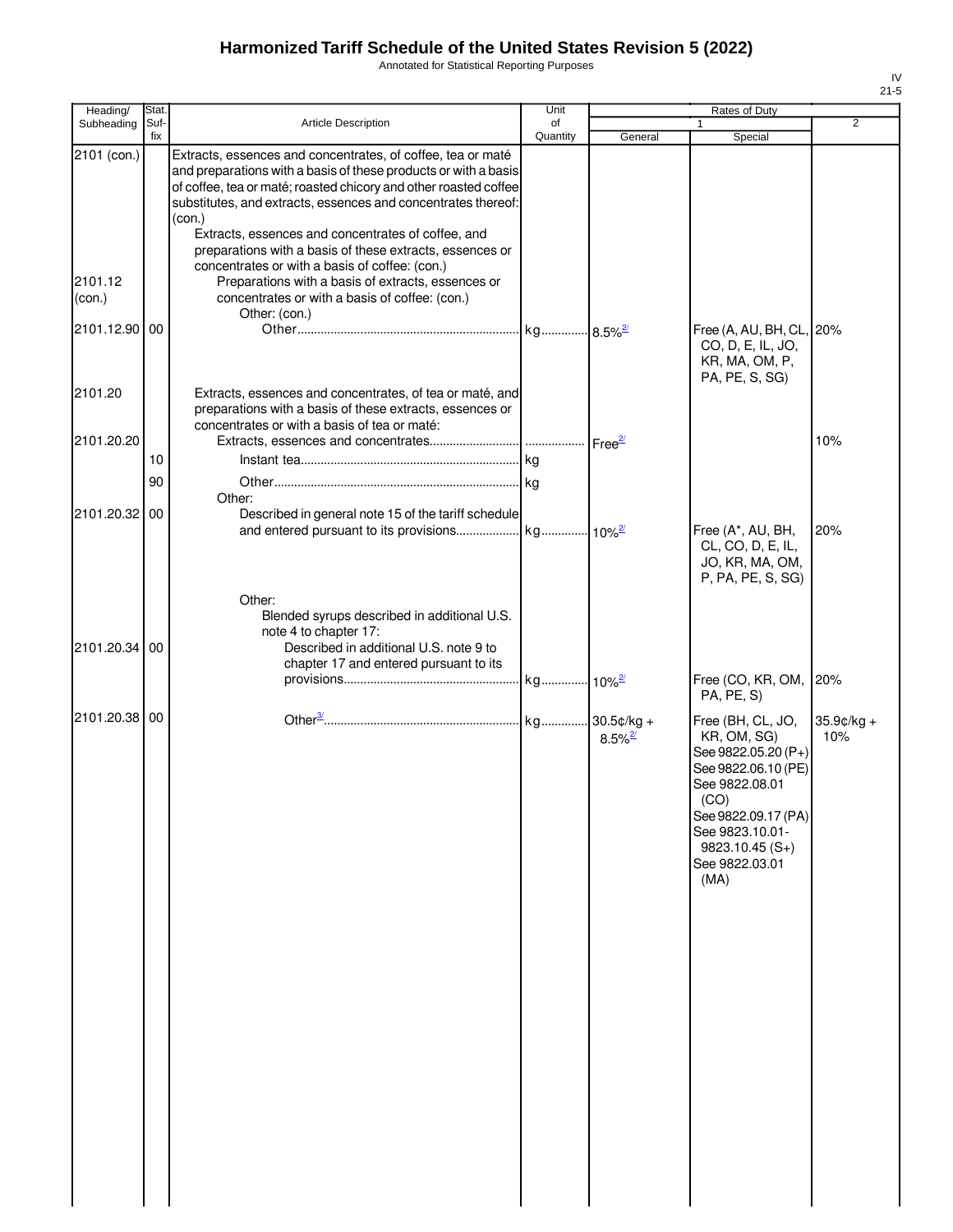Annotated for Statistical Reporting Purposes

| $21 - 6$<br>Heading/ | Stat. |                                                                                                                                                                                                                                                                                                                                                | Unit     |                                       | <b>Rates of Duty</b>                                                                                                                                                                             |                      |
|----------------------|-------|------------------------------------------------------------------------------------------------------------------------------------------------------------------------------------------------------------------------------------------------------------------------------------------------------------------------------------------------|----------|---------------------------------------|--------------------------------------------------------------------------------------------------------------------------------------------------------------------------------------------------|----------------------|
| Subheading           | Suf-  | <b>Article Description</b>                                                                                                                                                                                                                                                                                                                     | of       |                                       |                                                                                                                                                                                                  | 2                    |
| 2101 (con.)          | fix   | Extracts, essences and concentrates, of coffee, tea or maté<br>and preparations with a basis of these products or with a basis<br>of coffee, tea or maté; roasted chicory and other roasted coffee<br>substitutes, and extracts, essences and concentrates thereof:                                                                            | Quantity | General                               | Special                                                                                                                                                                                          |                      |
| 2101.20<br>(con.)    |       | (con.)<br>Extracts, essences and concentrates, of tea or maté, and<br>preparations with a basis of these extracts, essences or<br>concentrates or with a basis of tea or maté: (con.)<br>Other: (con.)<br>Other: (con.)<br>Articles containing over 65 percent by dry<br>weight of sugar described in additional U.S.<br>note 2 to chapter 17: |          |                                       |                                                                                                                                                                                                  |                      |
| 2101.20.44 00        |       | Described in additional U.S. note 7 to<br>chapter 17 and entered pursuant to its                                                                                                                                                                                                                                                               |          |                                       | Free (CO, KR, OM,<br>PA, PE, S)                                                                                                                                                                  | 20%                  |
| 2101.20.48 00        |       |                                                                                                                                                                                                                                                                                                                                                |          | $8.5\%$ <sup>2/</sup>                 | Free (BH, CL, JO,<br>KR, OM, SG)<br>See 9822.05.20 (P+)<br>See 9822.06.10 (PE)<br>See 9822.08.01<br>(CO)<br>See 9822.09.17 (PA)<br>See 9823.10.01-<br>$9823.10.45(S+)$<br>See 9822.03.01<br>(MA) | $35.9$ ¢/kg +<br>10% |
| 2101.20.54 00        |       | Articles containing over 10 percent by dry<br>weight of sugar described in additional U.S.<br>note 3 to chapter 17:<br>Described in additional U.S. note 8 to<br>chapter 17 and entered pursuant to its                                                                                                                                        |          |                                       |                                                                                                                                                                                                  |                      |
|                      |       |                                                                                                                                                                                                                                                                                                                                                |          |                                       | Free (A*, BH, CL,<br>CO, D, E, IL, JO,<br>KR, MA, OM, P,<br>PA, PE, S, SG)                                                                                                                       | 20%                  |
| 2101.20.58 00        |       |                                                                                                                                                                                                                                                                                                                                                |          | $30.5¢/kg +$<br>$8.5\%$ <sup>2/</sup> | Free (BH, CL, JO,<br>KR, OM, SG)<br>See 9822.05.20 (P+)<br>See 9822.06.10 (PE)<br>See 9822.08.01<br>(CO)<br>See 9822.09.17 (PA)<br>See 9823.10.01-<br>$9823.10.45(S+)$<br>See 9822.03.01<br>(MA) | 35.9¢/kg +<br>10%    |
| 2101.20.90 00        |       |                                                                                                                                                                                                                                                                                                                                                |          | $.8.5\%$ <sup>2</sup>                 | Free (A*, AU, BH,<br>CL, CO, D, E, IL,<br>JO, KR, MA, OM,<br>P, PA, PE, S, SG)                                                                                                                   | 20%                  |

IV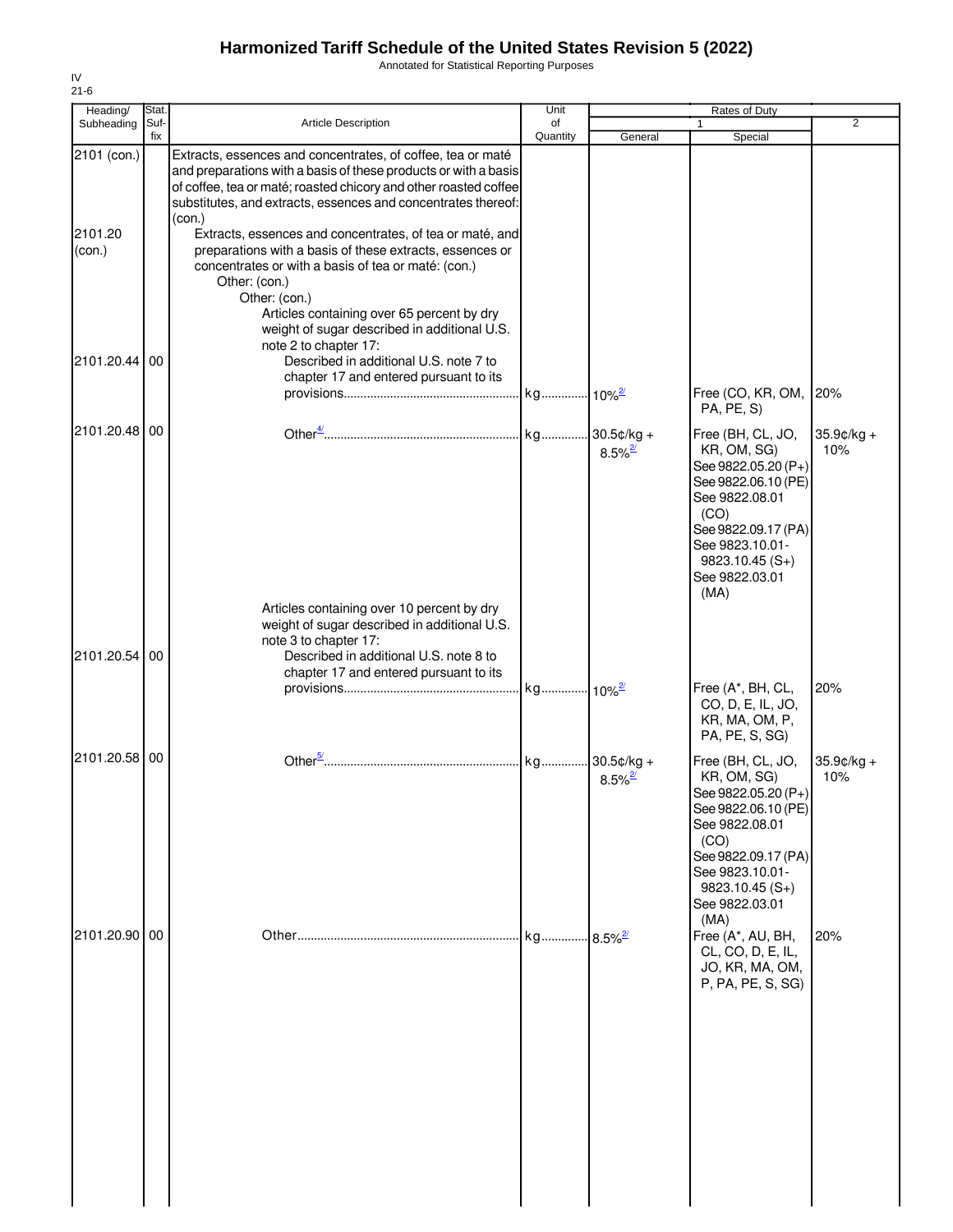Annotated for Statistical Reporting Purposes

| Heading/              | Stat.       |                                                                                                                                                                                                                                                                     | Unit           |                        | Rates of Duty                                                                                                    |                |
|-----------------------|-------------|---------------------------------------------------------------------------------------------------------------------------------------------------------------------------------------------------------------------------------------------------------------------|----------------|------------------------|------------------------------------------------------------------------------------------------------------------|----------------|
| Subheading            | Suf-<br>fix | <b>Article Description</b>                                                                                                                                                                                                                                          | of<br>Quantity | General                | Special                                                                                                          | $\overline{2}$ |
| 2101 (con.)           |             | Extracts, essences and concentrates, of coffee, tea or maté<br>and preparations with a basis of these products or with a basis<br>of coffee, tea or maté; roasted chicory and other roasted coffee<br>substitutes, and extracts, essences and concentrates thereof: |                |                        |                                                                                                                  |                |
| 2101.30.00 00         |             | (con.)<br>Roasted chicory and other roasted coffee substitutes and                                                                                                                                                                                                  |                |                        | Free (A+, AU, BH,<br>CL, CO, D, E, IL,<br>JO, KR, MA, OM,<br>P, PA, PE, S, SG)                                   | 6.6¢/kg        |
| 2102                  |             | Yeasts (active or inactive); other single-cell microorganisms,<br>dead (but not including vaccines of heading 3002); prepared<br>baking powders:                                                                                                                    |                |                        |                                                                                                                  |                |
| 2102.10.00            | 00          |                                                                                                                                                                                                                                                                     |                |                        | Free (A, AU, BH, CL,<br>CO, D, E, IL, JO,<br>KR, MA, OM, P,<br>PA, PE, S, SG)                                    | 20%            |
| 2102.20<br>2102.20.20 | 00          | Inactive yeasts; other single-cell microorganisms, dead:                                                                                                                                                                                                            |                |                        | Free (A*, AU, BH,<br>CL, CO, D, E, IL,<br>JO, KR, MA, OM,<br>P, PA, PE, S, SG)                                   | 20%            |
| 2102.20.40 00         |             |                                                                                                                                                                                                                                                                     |                |                        |                                                                                                                  | Free           |
| 2102.20.60 00         |             |                                                                                                                                                                                                                                                                     |                |                        | Free (A*, AU, BH,<br>CL, CO, D, E, IL,<br>JO, KR, MA, OM,<br>P, PA, PE, S, SG)                                   | 25%            |
| 2102.30.00 00         |             |                                                                                                                                                                                                                                                                     |                |                        |                                                                                                                  | 25%            |
| 2103                  |             | Sauces and preparations therefore; mixed condiments and<br>mixed seasonings; mustard flour and meal and prepared<br>mustard:                                                                                                                                        |                |                        |                                                                                                                  |                |
| 2103.10.00 00         |             |                                                                                                                                                                                                                                                                     |                |                        | Free (A*, AU, BH,<br>CL, CO, D, E, IL,<br>JO, KR, MA, OM,<br>P, PA, PE, S, SG)<br>$1.2%$ (JP)                    | 35%            |
| 2103.20               |             | Tomato ketchup and other tomato sauces:                                                                                                                                                                                                                             |                |                        |                                                                                                                  |                |
| 2103.20.20 00         |             |                                                                                                                                                                                                                                                                     |                |                        | Free (A, AU, BH, CL, 35%<br>CO, D, E, IL, JO,<br>KR, MA, OM, P,<br>PA, PE, S, SG)                                |                |
| 2103.20.40            |             |                                                                                                                                                                                                                                                                     |                | $11.6\%$ <sup>2/</sup> | Free (A+, BH, CL,<br>CO, D, E, IL, JO,<br>KR, MA, OM, P,<br>PA, PE, S, SG)<br>See 9913.96.57-<br>9913.96.66 (AU) | 50%            |
|                       | 20          |                                                                                                                                                                                                                                                                     |                |                        |                                                                                                                  |                |
| 2103.30               | 40          | Mustard flour and meal and prepared mustard:                                                                                                                                                                                                                        | kg             |                        |                                                                                                                  |                |
| 2103.30.20            | 00          |                                                                                                                                                                                                                                                                     |                | Free <sup>2/</sup>     |                                                                                                                  | 22¢/kg         |
| 2103.30.40            | 00          |                                                                                                                                                                                                                                                                     |                |                        | Free (A*, AU, BH,<br>CL, CO, D, E, IL,<br>JO, KR, MA, OM,<br>P, PA, PE, S, SG)                                   | 22¢/kg         |
|                       |             |                                                                                                                                                                                                                                                                     |                |                        |                                                                                                                  |                |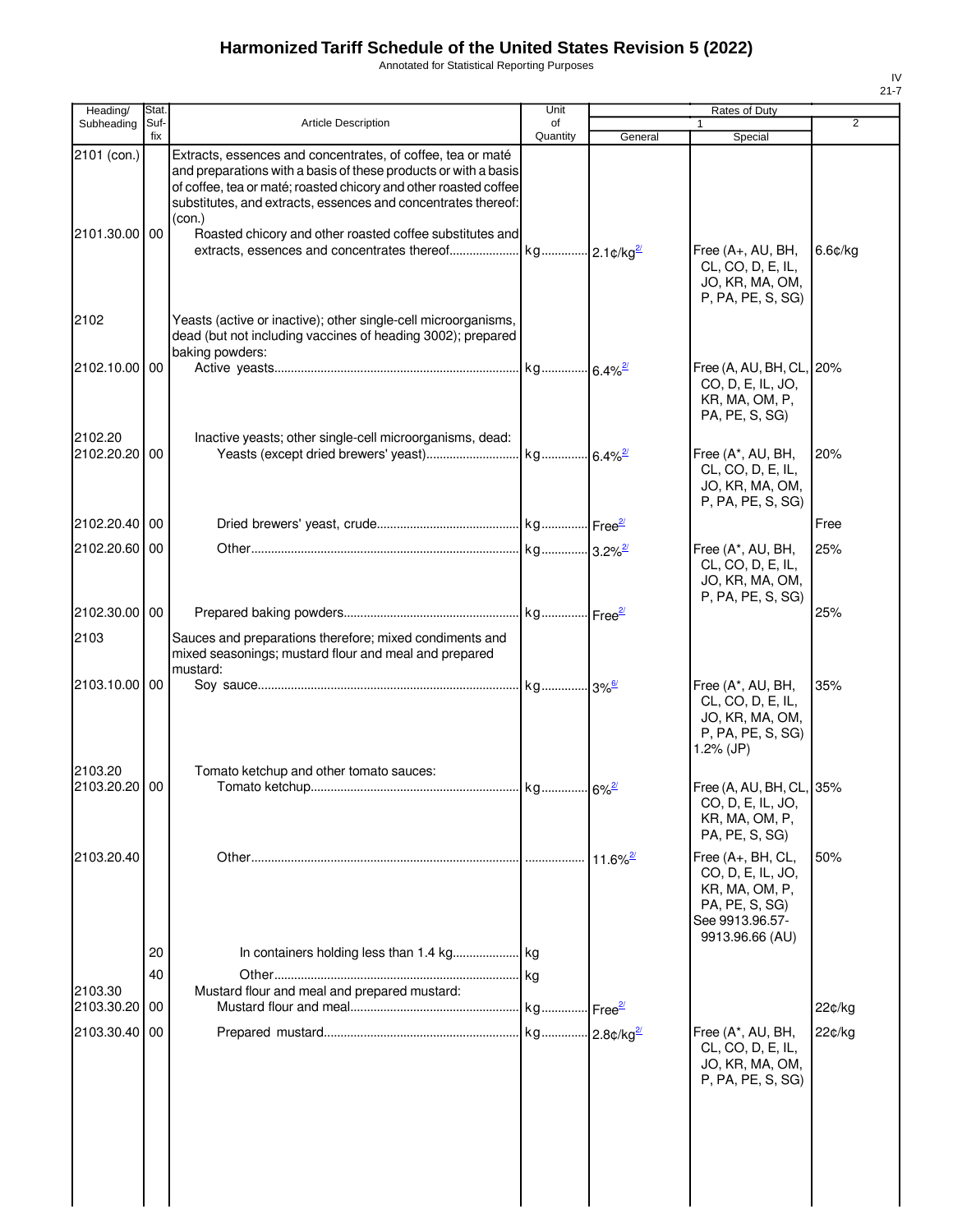Annotated for Statistical Reporting Purposes

| Heading/      | Stat. |                                                                                                                  | Unit             |         | Rates of Duty                                                       |                |
|---------------|-------|------------------------------------------------------------------------------------------------------------------|------------------|---------|---------------------------------------------------------------------|----------------|
| Subheading    | Suf-  | Article Description                                                                                              | $_{\mathsf{of}}$ |         | $\mathbf{1}$                                                        | $\overline{2}$ |
| 2103 (con.)   | fix   | Sauces and preparations therefore; mixed condiments and<br>mixed seasonings; mustard flour and meal and prepared | Quantity         | General | Special                                                             |                |
| 2103.90       |       | mustard: (con.)<br>Other:                                                                                        |                  |         |                                                                     |                |
| 2103.90.20 00 |       |                                                                                                                  |                  |         |                                                                     | 30%            |
| 2103.90.40 00 |       | Nonalcoholic preparations of yeast extract (other than                                                           |                  |         | Free (A, AU, BH, CL, 20%                                            |                |
|               |       |                                                                                                                  |                  |         | CO, D, E, IL, JO,<br>KR, MA, OM, P,<br>PA, PE, S, SG)<br>1.28% (JP) |                |
|               |       |                                                                                                                  |                  |         |                                                                     |                |
|               |       |                                                                                                                  |                  |         |                                                                     |                |
|               |       |                                                                                                                  |                  |         |                                                                     |                |
|               |       |                                                                                                                  |                  |         |                                                                     |                |
|               |       |                                                                                                                  |                  |         |                                                                     |                |
|               |       |                                                                                                                  |                  |         |                                                                     |                |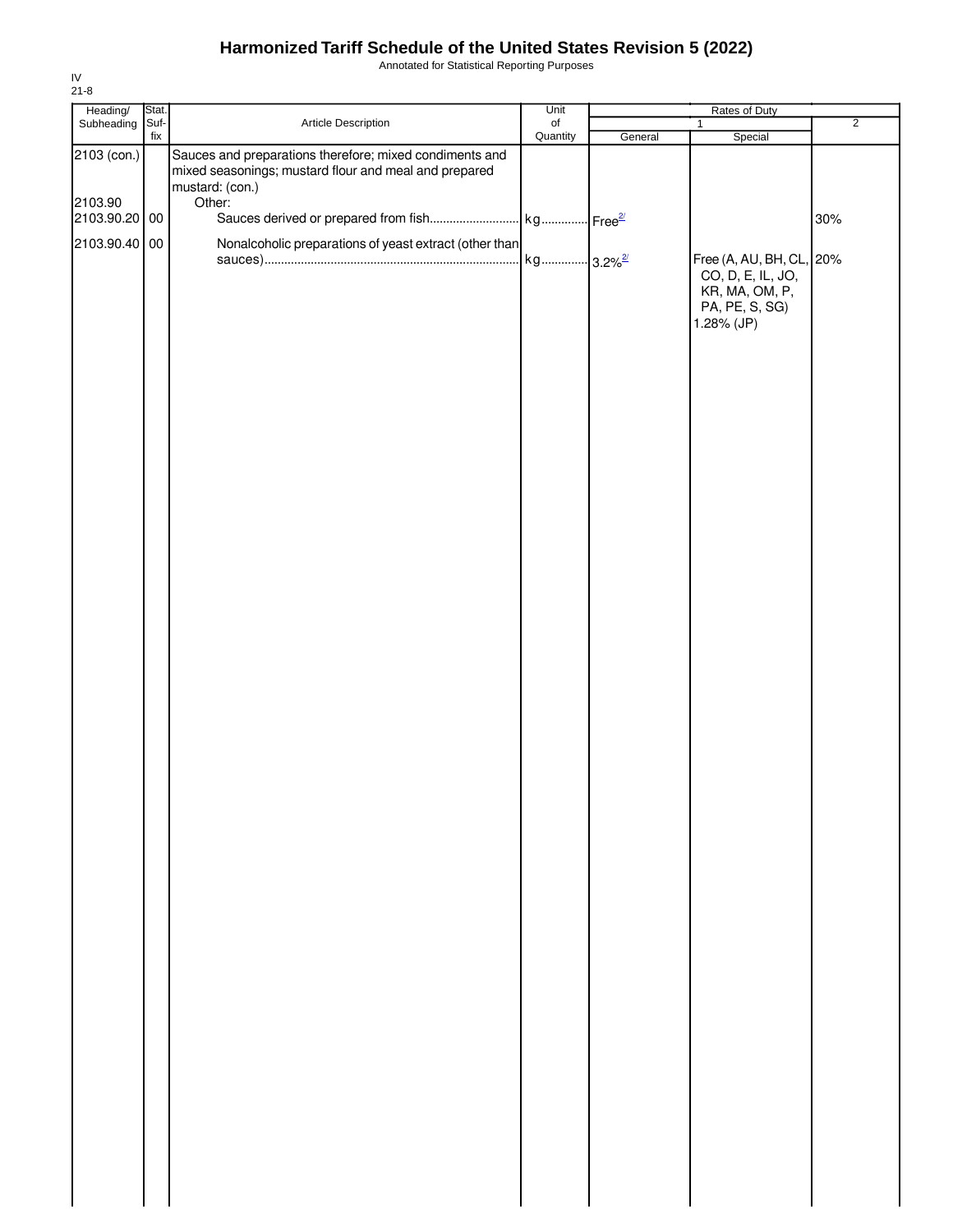Annotated for Statistical Reporting Purposes

| Heading/          | Stat.       |                                                                                                                                                                                                                                            | Unit           |                       | Rates of Duty                                                                                                                                                                            |                       |
|-------------------|-------------|--------------------------------------------------------------------------------------------------------------------------------------------------------------------------------------------------------------------------------------------|----------------|-----------------------|------------------------------------------------------------------------------------------------------------------------------------------------------------------------------------------|-----------------------|
| Subheading        | Suf-<br>fix | <b>Article Description</b>                                                                                                                                                                                                                 | of<br>Quantity | General               | $\mathbf{1}$<br>Special                                                                                                                                                                  | 2                     |
| 2103 (con.)       |             | Sauces and preparations therefore; mixed condiments and<br>mixed seasonings; mustard flour and meal and prepared<br>mustard: (con.)                                                                                                        |                |                       |                                                                                                                                                                                          |                       |
| 2103.90<br>(con.) |             | Other: (con.)                                                                                                                                                                                                                              |                |                       |                                                                                                                                                                                          |                       |
| 2103.90.72 00     |             | Other:<br>Mixed condiments and mixed seasonings:<br>Mixed condiments and mixed seasonings<br>described in additional U.S. note 3 to this<br>chapter:<br>Described in general note 15 of the tariff<br>schedule and entered pursuant to its |                |                       |                                                                                                                                                                                          |                       |
| 2103.90.74 00     |             | Described in additional U.S. note 4 to this                                                                                                                                                                                                |                |                       | Free (A, AU, BH, CL, 35%<br>CO, D, E, IL, JO,<br>KR, MA, OM, P,<br>PA, PE, S, SG)<br>3.75% (JP)                                                                                          |                       |
|                   |             | chapter and entered pursuant to its                                                                                                                                                                                                        |                |                       |                                                                                                                                                                                          |                       |
|                   |             |                                                                                                                                                                                                                                            |                |                       | Free (A, BH, CL,<br>CO, D, E, IL, JO,<br>KR, MA, OM, P,<br>PA, PE, S, SG)                                                                                                                | 35%                   |
| 2103.90.78 00     |             |                                                                                                                                                                                                                                            |                | $6.4\%$ <sup>2/</sup> | Free (BH, CL, JO,<br>KR, OM, SG)<br>See 9822.05.20 (P+)<br>See 9822.06.10 (PE)<br>See 9822.08.01<br>(CO)<br>See 9822.09.17 (PA)<br>See 9823.10.01-<br>$9823.10.45(S+)$<br>See 9822.03.01 | $35.9$ ¢/kg +<br>7.5% |
| 2103.90.80 00     |             |                                                                                                                                                                                                                                            |                |                       | (MA)<br>Free (A, AU, BH, CL, 35%<br>CO, D, E, IL, JO,<br>KR, MA, OM, P,                                                                                                                  |                       |
| 2103.90.90        |             |                                                                                                                                                                                                                                            |                |                       | PA, PE, S, SG)<br>Free (A, AU, BH, CL, 35%<br>CO, D, E, IL, JO,<br>KR, MA, OM, P,                                                                                                        |                       |
|                   |             |                                                                                                                                                                                                                                            |                |                       | PA, PE, S, SG)                                                                                                                                                                           |                       |
|                   | 20          |                                                                                                                                                                                                                                            |                |                       |                                                                                                                                                                                          |                       |
|                   | 40          |                                                                                                                                                                                                                                            |                |                       |                                                                                                                                                                                          |                       |
|                   | 51          | Tomato-based preparations for sauces:<br>In containers holding less than 1.4 kg kg                                                                                                                                                         |                |                       |                                                                                                                                                                                          |                       |
|                   | 59          |                                                                                                                                                                                                                                            |                |                       |                                                                                                                                                                                          |                       |
|                   | 91          |                                                                                                                                                                                                                                            |                |                       |                                                                                                                                                                                          |                       |
|                   |             |                                                                                                                                                                                                                                            |                |                       |                                                                                                                                                                                          |                       |
|                   |             |                                                                                                                                                                                                                                            |                |                       |                                                                                                                                                                                          |                       |
|                   |             |                                                                                                                                                                                                                                            |                |                       |                                                                                                                                                                                          |                       |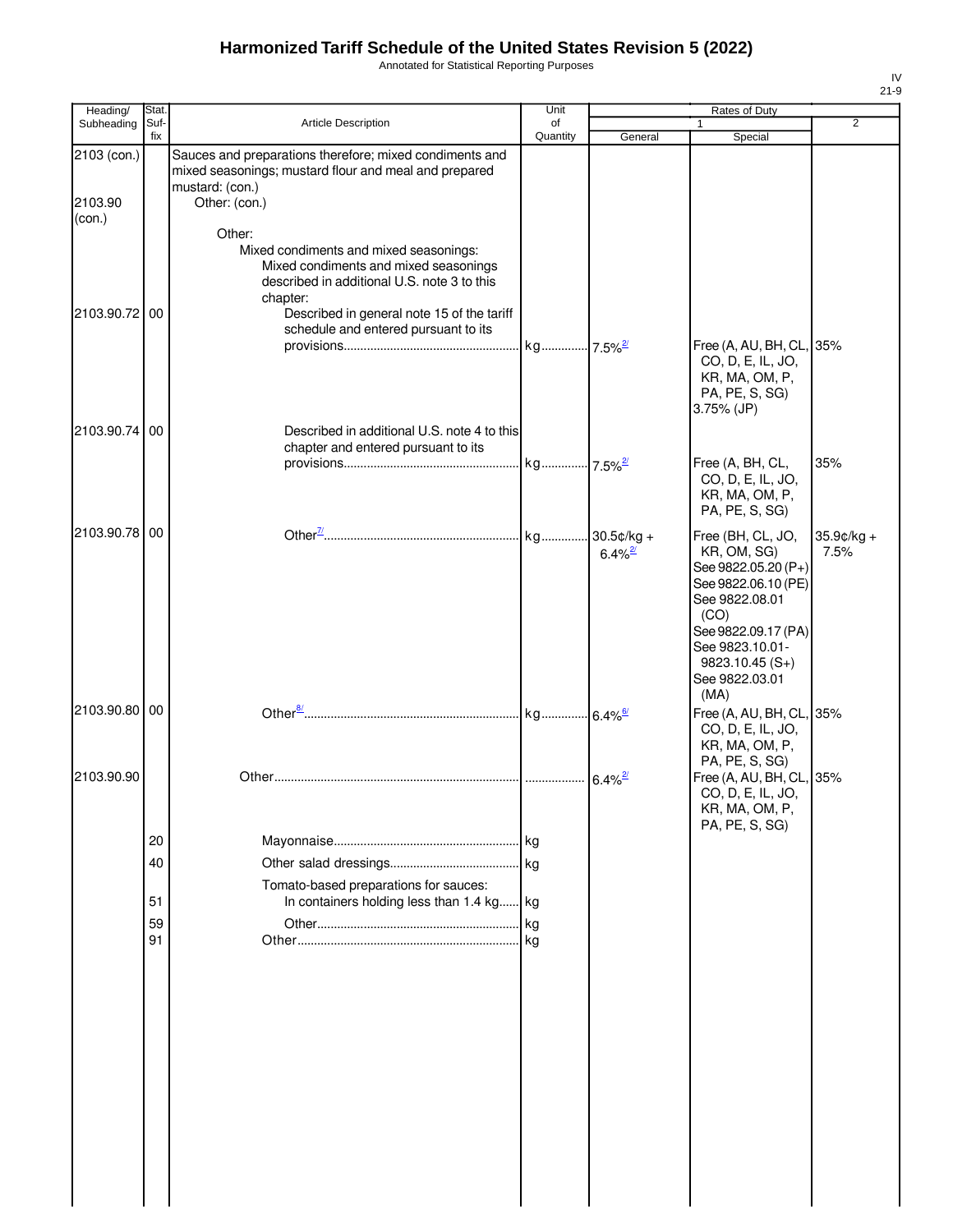Annotated for Statistical Reporting Purposes

| Heading/      | Stat. |                                                            | Unit                  |                        | Rates of Duty                                      |             |
|---------------|-------|------------------------------------------------------------|-----------------------|------------------------|----------------------------------------------------|-------------|
| Subheading    | Suf-  | <b>Article Description</b>                                 | of                    |                        |                                                    | 2           |
|               | fix   |                                                            | Quantity              | General                | Special                                            |             |
| 2104          |       | Soups and broths and preparations therefor; homogenized    |                       |                        |                                                    |             |
|               |       | composite food preparations:                               |                       |                        |                                                    |             |
| 2104.10.00    |       |                                                            |                       | $3.2\%$ <sup>2/</sup>  | Free (A, AU, BH, CL, 35%                           |             |
|               |       |                                                            |                       |                        | CO, D, E, IL, JO,                                  |             |
|               |       |                                                            |                       |                        | KR, MA, OM, P,                                     |             |
|               |       |                                                            |                       |                        | PA, PE, S, SG)                                     |             |
|               | 20    |                                                            |                       |                        |                                                    |             |
|               |       | Other:                                                     |                       |                        |                                                    |             |
|               | 40    |                                                            |                       |                        |                                                    |             |
|               | 60    |                                                            |                       |                        |                                                    |             |
| 2104.20       |       | Homogenized composite food preparations:                   |                       |                        |                                                    |             |
| 2104.20.10    | 00    | Put up for retail sale as food suitable for infants or for |                       |                        |                                                    |             |
|               |       |                                                            | kg                    | $-2.5\%$ <sup>2/</sup> | Free (A, AU, BH, CL, 20%                           |             |
|               |       |                                                            |                       |                        | CO, D, E, IL, JO,                                  |             |
|               |       |                                                            |                       |                        | KR, MA, OM, P,                                     |             |
|               |       |                                                            |                       |                        | PA, PE, S, SG)                                     |             |
|               |       |                                                            |                       |                        |                                                    |             |
| 2104.20.50 00 |       | Put up for retail sale as food suitable for young          |                       |                        |                                                    |             |
|               |       |                                                            | kg 6.4% <sup>2/</sup> |                        | Free (A, AU, BH, CL, 20%                           |             |
|               |       |                                                            |                       |                        | CO, D, E, IL, JO,                                  |             |
|               |       |                                                            |                       |                        | KR, MA, OM, P,                                     |             |
|               |       |                                                            |                       |                        | PA, PE, S, SG)                                     |             |
| 2105.00       |       | Ice cream and other edible ice, whether or not containing  |                       |                        |                                                    |             |
|               |       | cocoa:                                                     |                       |                        |                                                    |             |
|               |       | Ice cream:                                                 |                       |                        |                                                    |             |
| 2105.00.05 00 |       | Described in general note 15 of the tariff schedule and    |                       |                        |                                                    |             |
|               |       |                                                            |                       | $-20\%$ <sup>2/</sup>  | Free (A+, AU, BH,                                  | 20%         |
|               |       |                                                            |                       |                        | CL, CO, D, E, IL,                                  |             |
|               |       |                                                            |                       |                        | JO, KR, MA, OM,                                    |             |
|               |       |                                                            |                       |                        | P, PA, PE, S, SG)                                  |             |
|               |       |                                                            |                       |                        | 14% (JP)                                           |             |
|               |       |                                                            |                       |                        |                                                    |             |
| 2105.00.10 00 |       | Described in additional U.S. note 5 to this chapter and    |                       |                        |                                                    |             |
|               |       |                                                            | kg                    | $-20\%$ <sup>2/</sup>  | Free $(A+, BH, CL,$                                | 20%         |
|               |       |                                                            | liters                |                        | CO, D, E, IL, JO,                                  |             |
|               |       |                                                            |                       |                        | KR, MA, OM, P,                                     |             |
|               |       |                                                            |                       |                        | PA, PE, S, SG)                                     |             |
| 2105.00.20 00 |       |                                                            | kg                    |                        | $-50.2$ ¢/kg + 17% <sup>2/</sup> Free (BH, CL, JO, | 59¢/kg +20% |
|               |       |                                                            | liters                |                        | KR, MA, OM, SG)                                    |             |
|               |       |                                                            |                       |                        | $3.3¢/kg + 1.1% (PE)$                              |             |
|               |       |                                                            |                       |                        | $15¢/kg + 5.1% (P)$                                |             |
|               |       |                                                            |                       |                        |                                                    |             |
|               |       |                                                            |                       |                        | See 9823.01.01-                                    |             |
|               |       |                                                            |                       |                        | $9823.01.07(S+)$                                   |             |
|               |       |                                                            |                       |                        | See 9908.21.01 (IL)                                |             |
|               |       |                                                            |                       |                        | See 9913.04.05                                     |             |
|               |       |                                                            |                       |                        | (AU)                                               |             |
|               |       |                                                            |                       |                        | See 9915.21.05-                                    |             |
|               |       |                                                            |                       |                        | 9915.21.20 (P+)                                    |             |
|               |       |                                                            |                       |                        | See 9918.21.10-                                    |             |
|               |       |                                                            |                       |                        | 9918.21.11 (CO)                                    |             |
|               |       |                                                            |                       |                        | See 9919.21.10,                                    |             |
|               |       |                                                            |                       |                        | 9919.21.11-                                        |             |
|               |       |                                                            |                       |                        | 9919.21.12 (PA)                                    |             |
|               |       |                                                            |                       |                        |                                                    |             |
|               |       |                                                            |                       |                        |                                                    |             |
|               |       |                                                            |                       |                        |                                                    |             |
|               |       |                                                            |                       |                        |                                                    |             |
|               |       |                                                            |                       |                        |                                                    |             |
|               |       |                                                            |                       |                        |                                                    |             |
|               |       |                                                            |                       |                        |                                                    |             |
|               |       |                                                            |                       |                        |                                                    |             |
|               |       |                                                            |                       |                        |                                                    |             |
|               |       |                                                            |                       |                        |                                                    |             |
|               |       |                                                            |                       |                        |                                                    |             |
|               |       |                                                            |                       |                        |                                                    |             |
|               |       |                                                            |                       |                        |                                                    |             |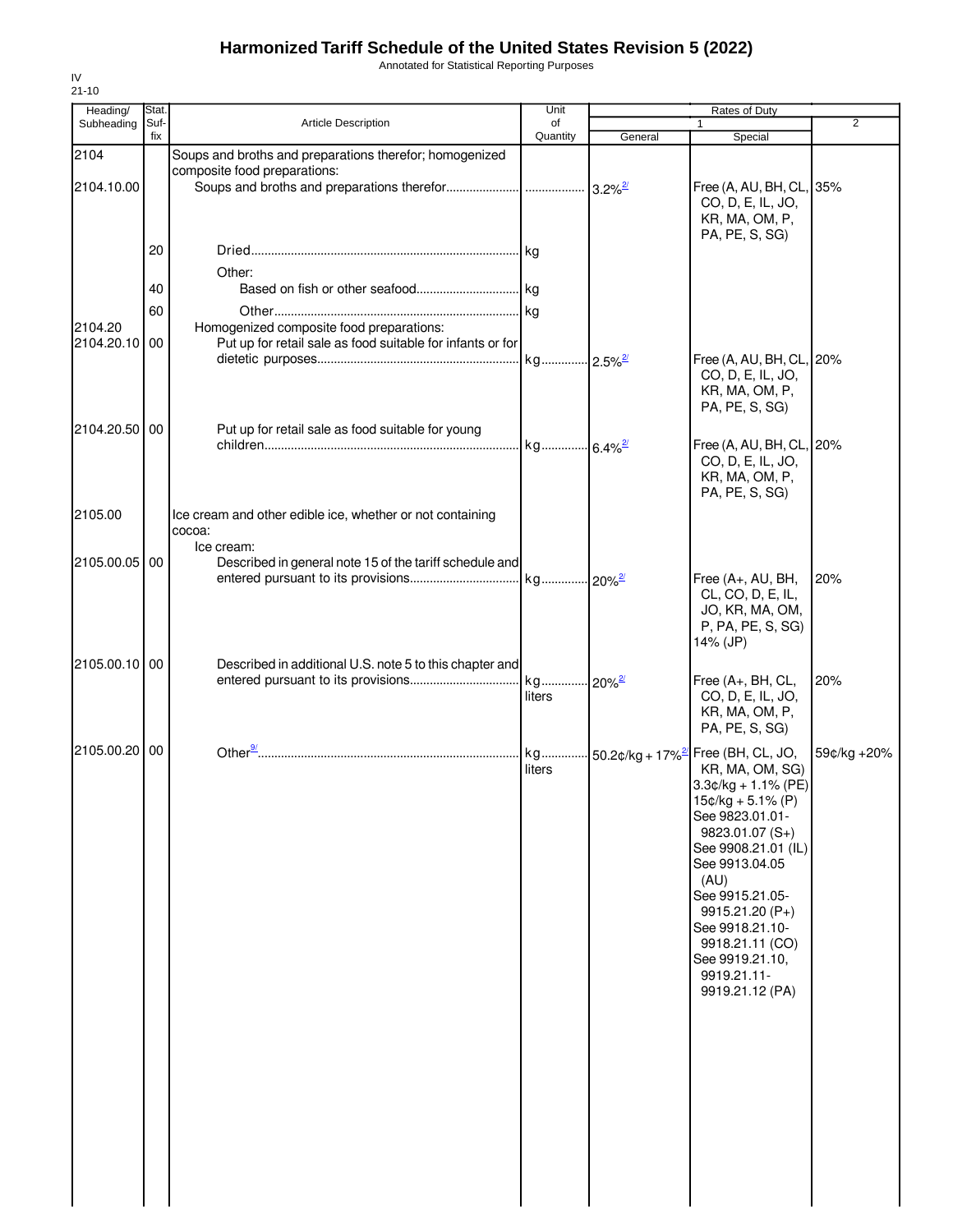Annotated for Statistical Reporting Purposes

| Heading/          | Stat.       |                                                                                                                                                             | Unit           |         | Rates of Duty                                                                                                                                                                                                                                                                                                              |                |
|-------------------|-------------|-------------------------------------------------------------------------------------------------------------------------------------------------------------|----------------|---------|----------------------------------------------------------------------------------------------------------------------------------------------------------------------------------------------------------------------------------------------------------------------------------------------------------------------------|----------------|
| Subheading        | Suf-<br>fix | Article Description                                                                                                                                         | of<br>Quantity | General | $\mathbf{1}$<br>Special                                                                                                                                                                                                                                                                                                    | $\overline{2}$ |
| 2105.00<br>(con.) |             | Ice cream and other edible ice, whether or not containing<br>cocoa: (con.)<br>Other:<br>Dairy products described in additional U.S. note 1 to<br>chapter 4: |                |         |                                                                                                                                                                                                                                                                                                                            |                |
| 2105.00.25 00     |             | Described in general note 15 of the tariff schedule                                                                                                         |                |         | Free (A+, AU, BH,<br>CL, CO, D, E, IL,<br>JO, KR, MA, OM,<br>P, PA, PE, S, SG)<br>14% (JP)                                                                                                                                                                                                                                 | 20%            |
| 2105.00.30 00     |             | Described in additional U.S. note 10 to chapter 4                                                                                                           | kg cmsc        |         | Free (A+, AU, BH,<br>CL, CO, D, E, IL,<br>JO, KR, MA, OM,<br>P, PA, PE, S, SG)                                                                                                                                                                                                                                             | 20%            |
| 2105.00.40 00     |             |                                                                                                                                                             | kg cmsc        |         | kg 50.2¢/kg + 17% <sup>2/</sup> Free (BH, CL, JO,<br>KR, MA, OM, SG)<br>$13.3¢/kg + 4.5%$<br>(PA)<br>$15¢/kg + 5.1% (P)$<br>See 9823.08.01-<br>$9823.08.38(S+)$<br>See 9913.04.25<br>(AU)<br>See 9915.04.30,<br>9915.04.51,<br>9915.04.75 (P+)<br>See 9917.04.20,<br>9917.04.37 (PE)<br>See 9918.04.60-<br>9918.04.80 (CO) | 59¢/kg + 20%   |
| 2105.00.50 00     |             |                                                                                                                                                             |                |         | Free (A+, AU, BH,<br>CL, CO, D, E, IL,<br>JO, KR, MA, OM,<br>P, PA, PE, S, SG)                                                                                                                                                                                                                                             | 20%            |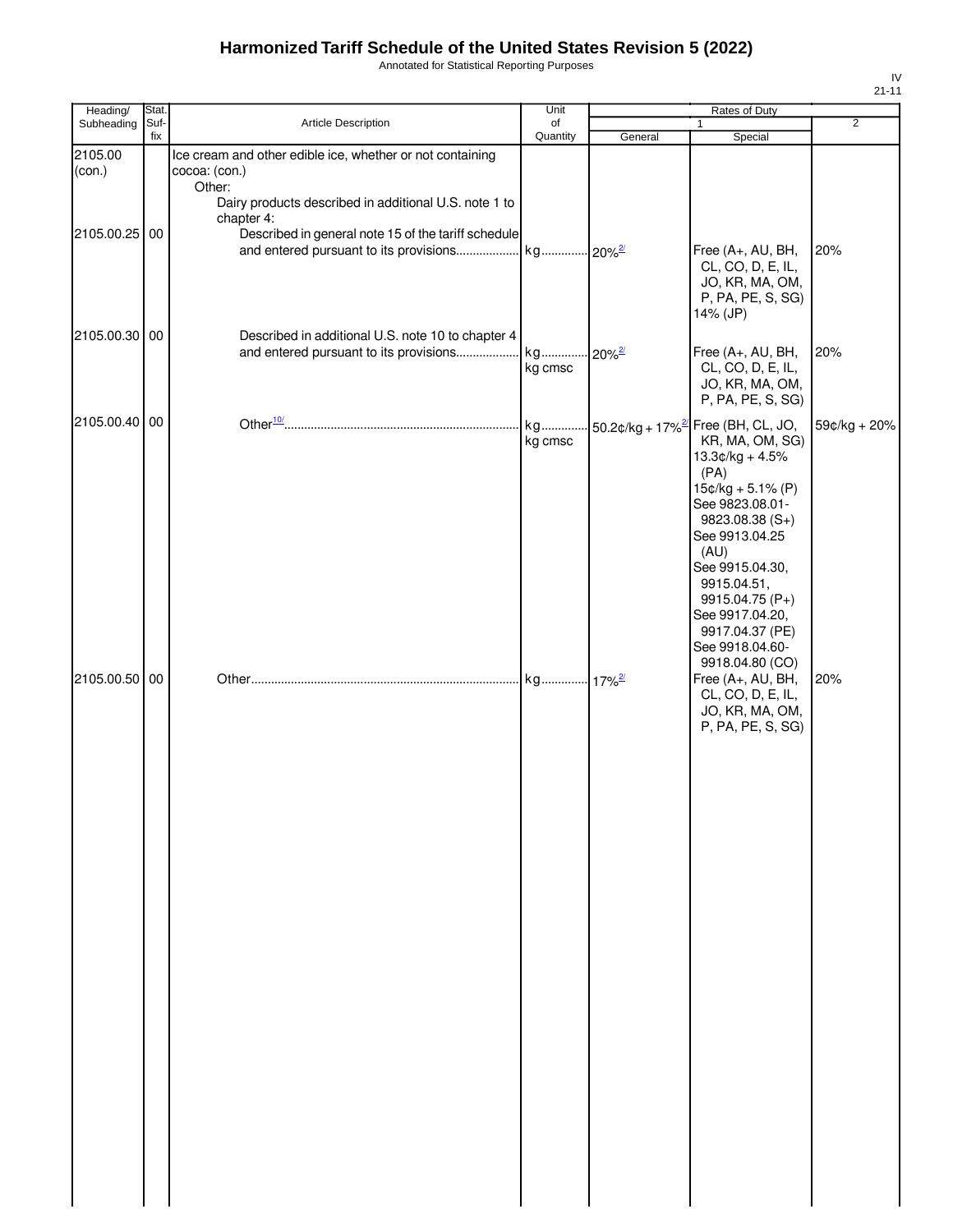Annotated for Statistical Reporting Purposes

| Heading/              | Stat.       |                                                                                                                                                                                                                                                                                                                                                                                                                                                                                                                                                                                                                                          | Unit           |                           | Rates of Duty                                                                                                                                                                                                                                                           |                |
|-----------------------|-------------|------------------------------------------------------------------------------------------------------------------------------------------------------------------------------------------------------------------------------------------------------------------------------------------------------------------------------------------------------------------------------------------------------------------------------------------------------------------------------------------------------------------------------------------------------------------------------------------------------------------------------------------|----------------|---------------------------|-------------------------------------------------------------------------------------------------------------------------------------------------------------------------------------------------------------------------------------------------------------------------|----------------|
| Subheading            | Suf-<br>fix | Article Description                                                                                                                                                                                                                                                                                                                                                                                                                                                                                                                                                                                                                      | of<br>Quantity |                           | 1                                                                                                                                                                                                                                                                       | $\overline{2}$ |
|                       |             |                                                                                                                                                                                                                                                                                                                                                                                                                                                                                                                                                                                                                                          |                | General                   | Special                                                                                                                                                                                                                                                                 |                |
| 2106<br>2106.10.00 00 |             | Food preparations not elsewhere specified or included:<br>Protein concentrates and textured protein substances <sup>11/</sup> kg                                                                                                                                                                                                                                                                                                                                                                                                                                                                                                         |                | $-6.4\%$ <sup>6/</sup>    | Free (A, AU, BH, CL, 20%<br>CO, D, E, IL, JO,<br>KR, MA, OM, P,<br>PA, PE, S, SG)                                                                                                                                                                                       |                |
| 2106.90               |             | Other:<br>Products derived from the dried milk, dried buttermilk<br>or dried whey of subheadings 0402.10, 0402.21.05,<br>0402.21.25, 0402.21.30, 0402.21.50, 0403.90.41,<br>0403.90.45, 0404.10.50 or 0404.10.90, which contain<br>not over 5.5 percent by weight of butterfat and which<br>are mixed with other ingredients including, but not<br>limited to sugar, if such mixtures contain over 16<br>percent milk solids by weight, are capable of being<br>further processed or mixed with similar ingredients and<br>are not prepared for marketing to the retail consumer<br>in the identical form and package in which imported: |                |                           |                                                                                                                                                                                                                                                                         |                |
| 2106.90.03            | 00          | Described in general note 15 of the tariff schedule                                                                                                                                                                                                                                                                                                                                                                                                                                                                                                                                                                                      |                |                           | Free (A*, AU, BH,<br>CL, CO, D, E, IL,<br>JO, KR, MA, OM,<br>P, PA, PE, S, SG)                                                                                                                                                                                          | $12.1$ ¢/kg    |
| 2106.90.06 00         |             | Described in additional U.S. note 10 to chapter 4<br>and entered pursuant to its provisions                                                                                                                                                                                                                                                                                                                                                                                                                                                                                                                                              | kg<br>kg cmsc  | $2.9$ ¢/kg $\frac{27}{2}$ | Free (A*, AU, BH,<br>CL, CO, D, E, IL,<br>JO, KR, MA, OM,<br>P, PA, PE, S, SG)                                                                                                                                                                                          | 12.1¢/kg       |
| 2106.90.09            | 00          |                                                                                                                                                                                                                                                                                                                                                                                                                                                                                                                                                                                                                                          | kg<br>kg cmsc  | 86.2¢/kg2                 | Free (BH, CL, JO,<br>KR, MA, OM, SG)<br>22.9¢/kg (PA)<br>25.8¢/kg (P)<br>See 9823.08.01-<br>$9823.08.38(S+)$<br>See 9913.04.25<br>(AU)<br>See 9915.04.30,<br>9915.04.52,<br>9915.04.76 (P+)<br>See 9917.04.20,<br>9917.04.38 (PE)<br>See 9918.04.60-<br>9918.04.80 (CO) | \$1.014/kg     |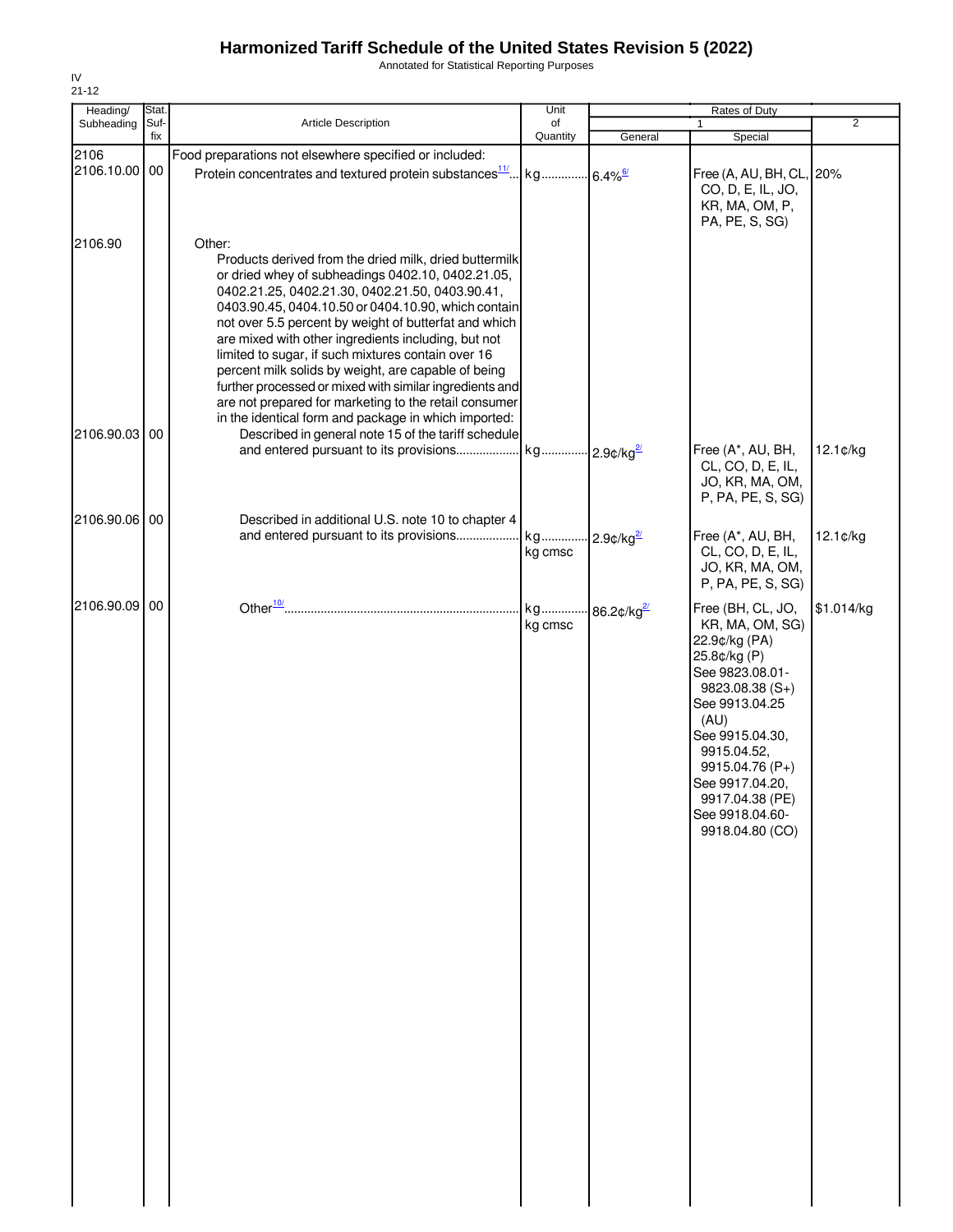Annotated for Statistical Reporting Purposes

| Heading/                | Stat.       |                                                                                                                                                                                                                                                                                                                                                                               | Unit                    |                                  | Rates of Duty                                                                                                                                                                                                                                       |                                       |
|-------------------------|-------------|-------------------------------------------------------------------------------------------------------------------------------------------------------------------------------------------------------------------------------------------------------------------------------------------------------------------------------------------------------------------------------|-------------------------|----------------------------------|-----------------------------------------------------------------------------------------------------------------------------------------------------------------------------------------------------------------------------------------------------|---------------------------------------|
| Subheading              | Suf-<br>fix | <b>Article Description</b>                                                                                                                                                                                                                                                                                                                                                    | of<br>Quantity          | General                          | Special                                                                                                                                                                                                                                             | $\overline{2}$                        |
| 2106 (con.)<br>2106.90  |             | Food preparations not elsewhere specified or included: (con.)<br>Other: (con.)                                                                                                                                                                                                                                                                                                |                         |                                  |                                                                                                                                                                                                                                                     |                                       |
| (con.)<br>2106.90.12 00 |             | Compound alcoholic preparations of an alcoholic<br>strength by volume exceeding 0.5 percent vol., of a<br>kind used for the manufacture of beverages:<br>Containing not over 20 percent of alcohol by                                                                                                                                                                         | kg 4.2¢/kg +            |                                  | Free (A*, AU, BH,                                                                                                                                                                                                                                   | $44¢/kg +$                            |
|                         |             |                                                                                                                                                                                                                                                                                                                                                                               |                         | $1.9\%$ <sup>12/2/</sup>         | CL, CO, D, E, IL,<br>JO, KR, MA, OM,<br>P, PA, PE, S,<br>$SG)$ <sup>12/</sup>                                                                                                                                                                       | 25%12/                                |
| 2106.90.15 00           |             | Containing over 20 percent but not over 50 percent                                                                                                                                                                                                                                                                                                                            |                         | $1.9\%$ <sup>12/2/</sup>         | Free (A*, AU, BH,<br>CL, CO, D, E, IL,<br>JO, KR, MA, OM,<br>P, PA, PE, S,<br>$SG)$ <sup>12/</sup>                                                                                                                                                  | 88¢/kg +<br>$25\%$ <sup>12/</sup>     |
| 2106.90.18 00           |             | Containing over 50 percent of alcohol by weight kg 17¢/kg +                                                                                                                                                                                                                                                                                                                   |                         | $1.9\%$ <sup>12/2/</sup>         | Free (A*, AU, BH,<br>CL, CO, D, E, IL,<br>JO, KR, MA, OM,<br>P, PA, PE, S,<br>$SG)^{12/2}$                                                                                                                                                          | $$1.76/kg +$<br>$25\%$ <sup>12/</sup> |
| 2106.90.22 00           |             | Butter substitutes, whether in liquid or solid state,<br>containing over 15 percent by weight of butter or other<br>fats or oils derived from milk:<br>Containing over 10 percent by weight of milk solids:<br>Butter substitutes containing over 45 percent<br>by weight of butterfat:<br>Described in general note 15 of the tariff<br>schedule and entered pursuant to its |                         |                                  |                                                                                                                                                                                                                                                     |                                       |
| 2106.90.24              | 00          | Described in additional U.S. note 14 to                                                                                                                                                                                                                                                                                                                                       | kg 15.4¢/kg2            |                                  | Free (A+, AU, BH,<br>CL, CO, D, E, IL,<br>JO, KR, MA, OM,<br>P, PA, PE, S, SG)                                                                                                                                                                      | 31¢/kg                                |
|                         |             | chapter 4 and entered pursuant to its                                                                                                                                                                                                                                                                                                                                         | kg 15.4¢/kg2<br>kg cmsc |                                  | Free (A+, BH, CL,<br>CO, D, E, IL, JO,<br>KR, MA, OM, P,                                                                                                                                                                                            | 31¢/kg                                |
|                         |             |                                                                                                                                                                                                                                                                                                                                                                               |                         |                                  | PA, PE, S, SG)                                                                                                                                                                                                                                      |                                       |
| 2106.90.26 00           |             |                                                                                                                                                                                                                                                                                                                                                                               | kg<br>kg cmsc           | $\cdot$ \$1.996/kg <sup>2/</sup> | Free (BH, CL, JO,<br>KR, MA, OM, SG)<br>13.3¢/kg (PE)<br>53.2¢/kg (PA)<br>59.8¢/kg (P)<br>See 9823.03.01-<br>$9823.03.12(S+)$<br>See 9913.04.10<br>(AU)<br>See 9915.04.05,<br>9915.04.10,<br>$9915.04.16(P+)$<br>See 9918.04.04-<br>9918.04.09 (CO) | \$2.348/kg                            |
|                         |             |                                                                                                                                                                                                                                                                                                                                                                               |                         |                                  |                                                                                                                                                                                                                                                     |                                       |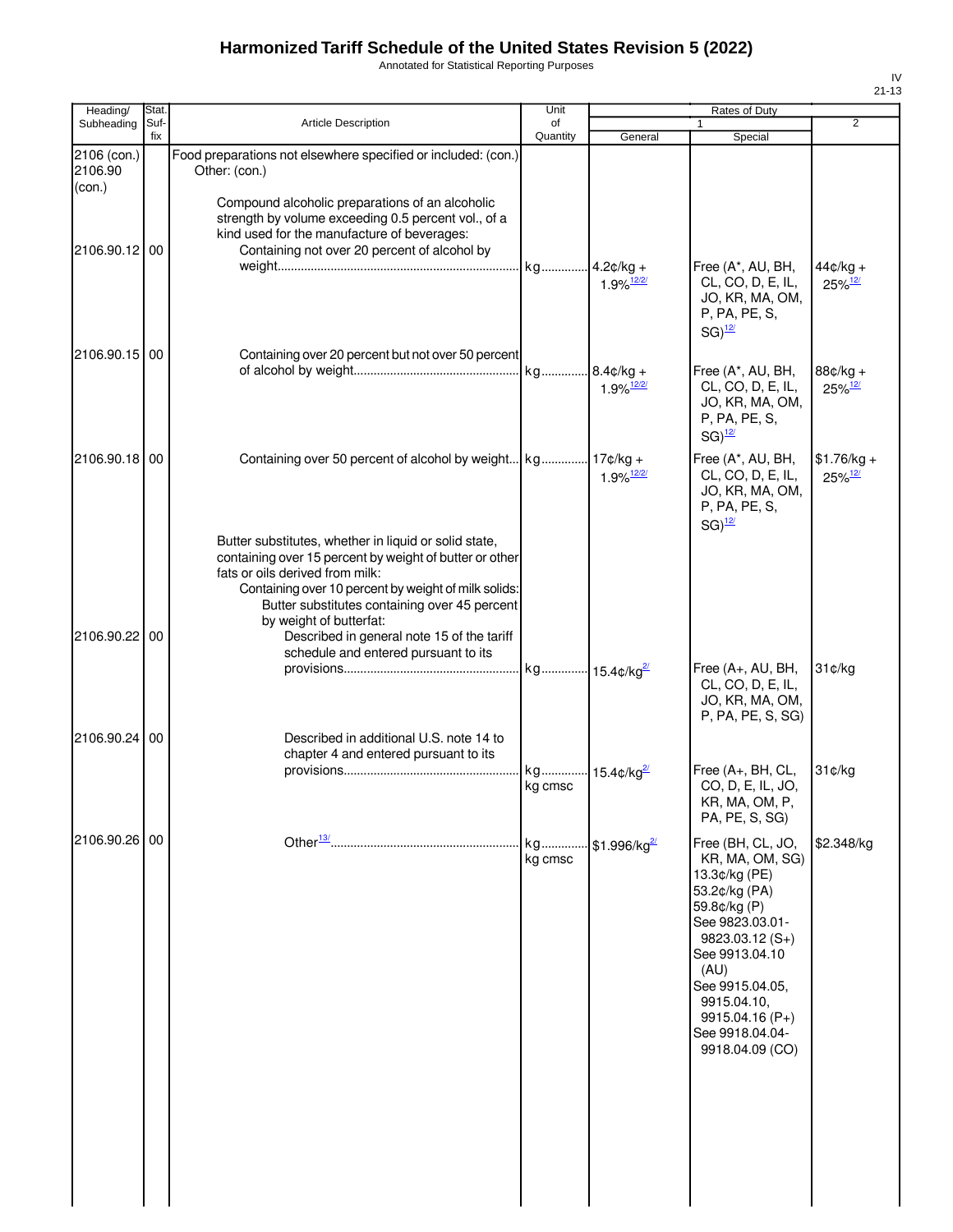Annotated for Statistical Reporting Purposes

| Heading/               | Stat.       |                                                                                                                                                                                                                              | Unit                      |                                | Rates of Duty                                                                                                                                                                                                                                      |                |
|------------------------|-------------|------------------------------------------------------------------------------------------------------------------------------------------------------------------------------------------------------------------------------|---------------------------|--------------------------------|----------------------------------------------------------------------------------------------------------------------------------------------------------------------------------------------------------------------------------------------------|----------------|
| Subheading             | Suf-<br>fix | <b>Article Description</b>                                                                                                                                                                                                   | of<br>Quantity            | General                        | Special                                                                                                                                                                                                                                            | $\overline{2}$ |
| 2106 (con.)<br>2106.90 |             | Food preparations not elsewhere specified or included: (con.)<br>Other: (con.)                                                                                                                                               |                           |                                |                                                                                                                                                                                                                                                    |                |
| (con.)<br>2106.90.28   | 00          | Butter substitutes, whether in liquid or solid state,<br>containing over 15 percent by weight of butter or other<br>fats or oils derived from milk: (con.)<br>Containing over 10 percent by weight of milk solids:<br>(con.) | kg<br>kg cmsc             | $\cdot$ 13.1¢/kg <sup>2/</sup> | Free (A+, AU, BH,<br>CL, CO, D, E, IL,                                                                                                                                                                                                             | 31¢/kg         |
| 2106.90.32 00          |             | Other:<br>Butter substitutes containing over 45 percent<br>by weight of butterfat:<br>Described in general note 15 of the tariff<br>schedule and entered pursuant to its                                                     | kg 15.4¢/kg <sup>2/</sup> |                                | JO, KR, MA, OM,<br>P, PA, PE, S, SG)<br>Free (A+, AU, BH,                                                                                                                                                                                          | 31¢/kg         |
| 2106.90.34             | 00          | Described in additional U.S. note 14 to                                                                                                                                                                                      |                           |                                | CL, CO, D, E, IL,<br>JO, KR, MA, OM,<br>P, PA, PE, S, SG)                                                                                                                                                                                          |                |
|                        |             | chapter 4 and entered pursuant to its                                                                                                                                                                                        | kg<br>kg cmsc             | $\cdot$ 15.4¢/kg $^{2/2}$      | Free (A+, BH, CL,<br>CO, D, E, IL, JO,<br>KR, MA, OM, P,<br>PA, PE, S, SG)                                                                                                                                                                         | 31¢/kg         |
| 2106.90.36 00          |             |                                                                                                                                                                                                                              | kg<br>kg cmsc             | $$1.996/kg^2$                  | Free (BH, CL, JO,<br>KR, MA, OM, SG)<br>13.3¢/kg (PE)<br>53.2¢/kg (PA)<br>59.8¢/kg (P)<br>See 9823.03.01-<br>$9823.03.12(S+)$<br>See 9913.04.10<br>(AU)<br>See 9915.04.05,<br>9915.04.10,<br>9915.04.16 (P+)<br>See 9918.04.04-<br>9918.04.09 (CO) | \$2.348/kg     |
| 2106.90.38 00          |             |                                                                                                                                                                                                                              | kg<br>kg cmsc             | $\cdot$ 13.1¢/kg $^2$          | Free (A+, AU, BH,<br>CL, CO, D, E, IL,<br>JO, KR, MA, OM,<br>P, PA, PE, S, SG)                                                                                                                                                                     | 31¢/kg         |
| 2106.90.39 00          |             |                                                                                                                                                                                                                              |                           | Free                           |                                                                                                                                                                                                                                                    | 30%            |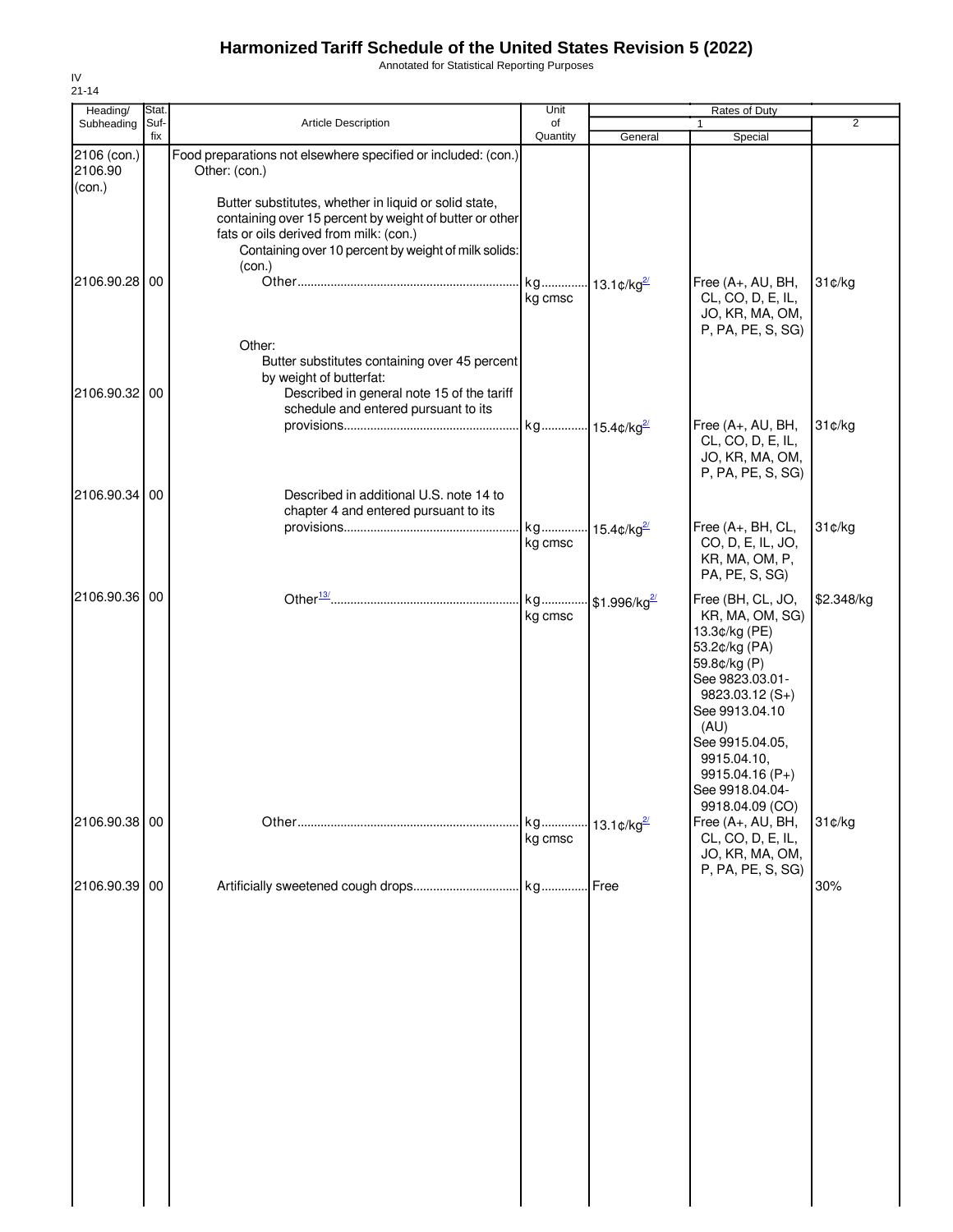Annotated for Statistical Reporting Purposes

| Heading/                         | Stat.       |                                                                                                                                                             | Unit           |                                                                               | Rates of Duty                                                                                                                                                                                    |                                                                         |
|----------------------------------|-------------|-------------------------------------------------------------------------------------------------------------------------------------------------------------|----------------|-------------------------------------------------------------------------------|--------------------------------------------------------------------------------------------------------------------------------------------------------------------------------------------------|-------------------------------------------------------------------------|
| Subheading                       | Suf-<br>fix | <b>Article Description</b>                                                                                                                                  | of<br>Quantity | General                                                                       | $\mathbf{1}$<br>Special                                                                                                                                                                          | $\overline{2}$                                                          |
| 2106 (con.)<br>2106.90<br>(con.) |             | Food preparations not elsewhere specified or included: (con.)<br>Other: (con.)                                                                              |                |                                                                               |                                                                                                                                                                                                  |                                                                         |
| 2106.90.42                       | 00          | Syrups derived from cane or beet sugar, containing<br>added coloring but not added flavoring matter:<br>Described in general note 15 of the tariff schedule |                | 3.6606¢/kg of<br>total sugars $\frac{2}{3}$                                   | Free (A*, AU, BH,<br>CL, CO, D, E <sup>*</sup> , IL,<br>JO, KR, MA, OM,<br>P, PA, PE, S, SG)                                                                                                     | 6.58170¢/kg of<br>total sugars                                          |
| 2106.90.44                       | 00          | Described in additional U.S. note 5 to chapter 17                                                                                                           |                | 3.6606¢/kg of<br>total sugars $\frac{2}{3}$                                   | Free (A*, BH, CL,<br>CO, D, E <sup>*</sup> , IL, JO,<br>KR, MA, OM, P,<br>PA, PE, S, SG)<br>See 9822.05.15 (P+)                                                                                  | 6.58170¢/kg of<br>total sugars                                          |
| 2106.90.46                       | 00          |                                                                                                                                                             |                |                                                                               | Free (BH, CL, JO,<br>KR, OM, SG)<br>See 9822.05.20 (P+)<br>See 9822.06.10 (PE)<br>See 9822.08.01<br>(CO)<br>See 9822.09.17 (PA)<br>See 9823.10.01-<br>$9823.10.45(S+)$<br>See 9822.03.01<br>(MA) | 42.05¢/kg                                                               |
| 2106.90.48                       | 00          | Fruit or vegetable juices, fortified with vitamins or<br>minerals:                                                                                          |                |                                                                               | Free (A+, AU, BH,<br>CL, CO, D, E, IL,<br>JO, KR, MA, OM,<br>P, PA, PE, S, SG)                                                                                                                   | 18¢/liter                                                               |
| 2106.90.52 00                    |             | Other:<br>Juice of any single fruit or vegetable liters                                                                                                     |                | The rate<br>applicable to<br>the natural juice<br>in heading<br>$2009^{15/2}$ | Free (AU, BH, CL,<br>CO, E, IL, JO, KR,<br>MA, OM, P, PA,<br>PE, S, SG)<br>The rate applicable<br>to the natural juice<br>in heading 2009<br>$(A^*, D)$                                          | The rate<br>applicable to<br>the natural<br>juice in<br>heading<br>2009 |
| 2106.90.54 00                    |             |                                                                                                                                                             | liters         | The rate<br>applicable to<br>the natural juice<br>in heading<br>200915/       | Free (AU, BH, CL,<br>CO, E, IL, JO, KR,<br>MA, OM, P, PA,<br>PE, S, SG)<br>The rate applicable<br>to the natural juice<br>in heading 2009<br>$(A^*, D)$                                          | The rate<br>applicable to<br>the natural<br>juice in<br>heading<br>2009 |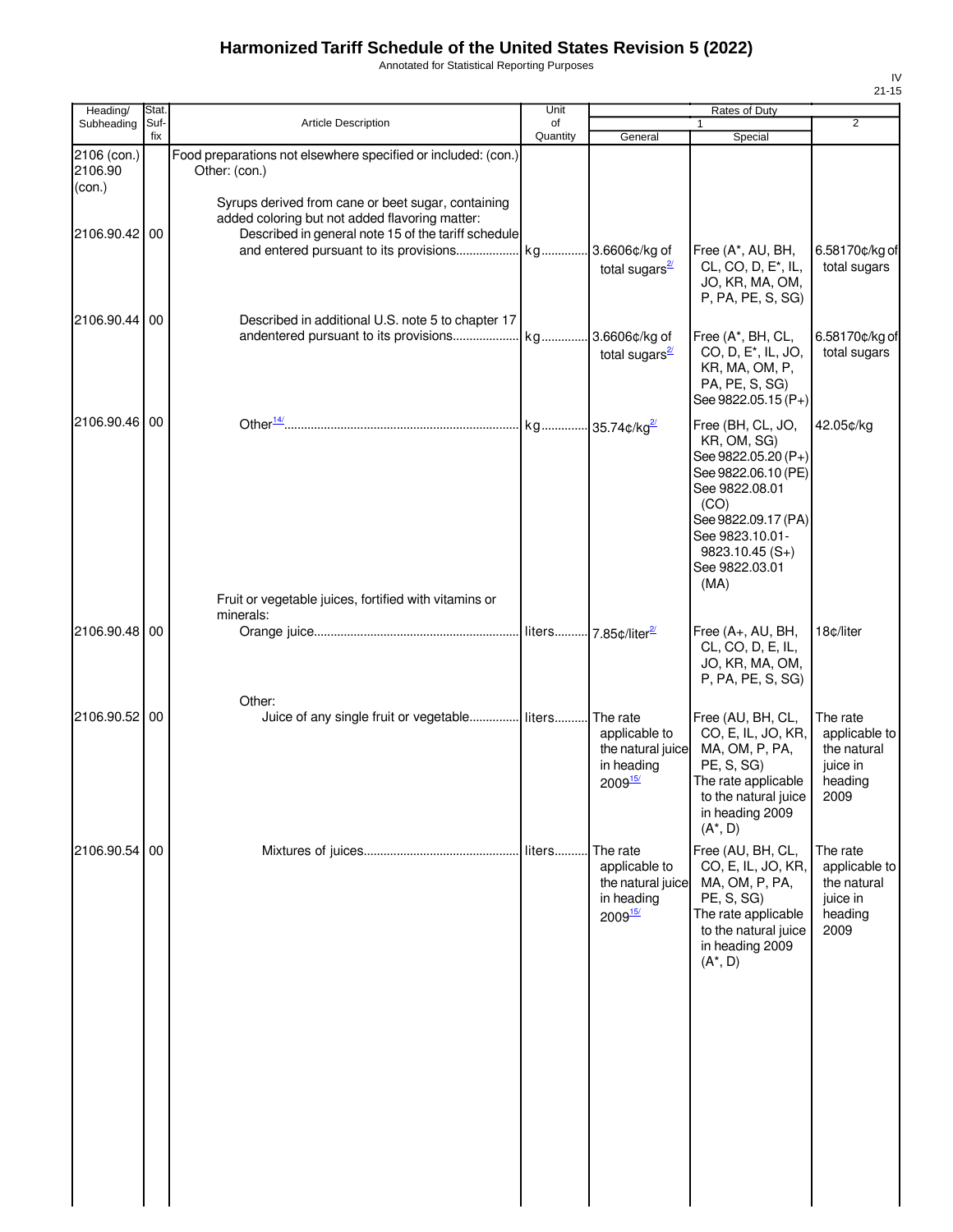Annotated for Statistical Reporting Purposes

| $21 - 16$                        |             |                                                                                                                      |                |                                        |                                                                                                                                                                                                                                                                                              |                   |
|----------------------------------|-------------|----------------------------------------------------------------------------------------------------------------------|----------------|----------------------------------------|----------------------------------------------------------------------------------------------------------------------------------------------------------------------------------------------------------------------------------------------------------------------------------------------|-------------------|
| Heading/                         | Stat.       |                                                                                                                      | Unit           |                                        | Rates of Duty                                                                                                                                                                                                                                                                                |                   |
| Subheading                       | Suf-<br>fix | <b>Article Description</b>                                                                                           | of<br>Quantity | General                                | Special                                                                                                                                                                                                                                                                                      | $\overline{2}$    |
| 2106 (con.)<br>2106.90<br>(con.) |             | Food preparations not elsewhere specified or included: (con.)<br>Other: (con.)                                       |                |                                        |                                                                                                                                                                                                                                                                                              |                   |
| 2106.90.58                       |             | Other:                                                                                                               |                | $4.8\%$ <sup>2/</sup>                  | Free (A*, AU, BH,<br>CL, CO, D, E, IL,<br>JO, KR, MA, OM,<br>P, PA, PE, S, SG)                                                                                                                                                                                                               | 25%               |
|                                  | 30          | Put up for retail sale:<br>Containing sugar derived from sugar cane                                                  |                |                                        |                                                                                                                                                                                                                                                                                              |                   |
|                                  | 50          | Other:                                                                                                               |                |                                        |                                                                                                                                                                                                                                                                                              |                   |
|                                  | 70          | Containing sugar derived from sugar cane                                                                             |                |                                        |                                                                                                                                                                                                                                                                                              |                   |
| 2106.90.62 00                    | 90          | Other:<br>Containing over 10 percent by weight of milk<br>solids<br>Described in general note 15 of the tariff       | kg             |                                        |                                                                                                                                                                                                                                                                                              |                   |
|                                  |             | schedule and entered pursuant to its                                                                                 |                |                                        | Free (A+, AU, BH,                                                                                                                                                                                                                                                                            | 20%               |
|                                  |             | Other, dairy products described in                                                                                   |                |                                        | CL, CO, D, E, IL,<br>JO, KR, MA, OM,<br>P, PA, PE, S, SG)                                                                                                                                                                                                                                    |                   |
| 2106.90.64 00                    |             | additional U.S. note 1 to chapter 4:<br>Described in additional U.S. note 10<br>to chapter 4 and entered pursuant to |                |                                        | Free (A+, AU, BH,                                                                                                                                                                                                                                                                            | 20%               |
|                                  |             |                                                                                                                      | kg<br>kg cmsc  | $10\%$ <sup>2/</sup>                   | CL, CO, D, E, IL,<br>JO, KR, MA, OM,<br>P, PA, PE, S, SG)                                                                                                                                                                                                                                    |                   |
| 2106.90.66 00                    |             |                                                                                                                      | kg<br>kg cmsc  | $70.4$ ¢/kg +<br>$8.5\%$ <sup>2/</sup> | Free (BH, CL, JO,<br>KR, MA, OM, SG)<br>18.7¢/kg + 2.2%<br>(PA)<br>$21.1$ ¢/kg + 2.5% (P)<br>See 9823.08.01-<br>$9823.08.38(S+)$<br>See 9913.04.25<br>(AU)<br>See 9915.04.30,<br>9915.04.39,<br>$9915.04.63(P+)$<br>See 9917.04.20,<br>9917.04.27 (PE)<br>See 9918.04.60,<br>9918.04.67 (CO) | 82.8¢/kg +<br>10% |

IV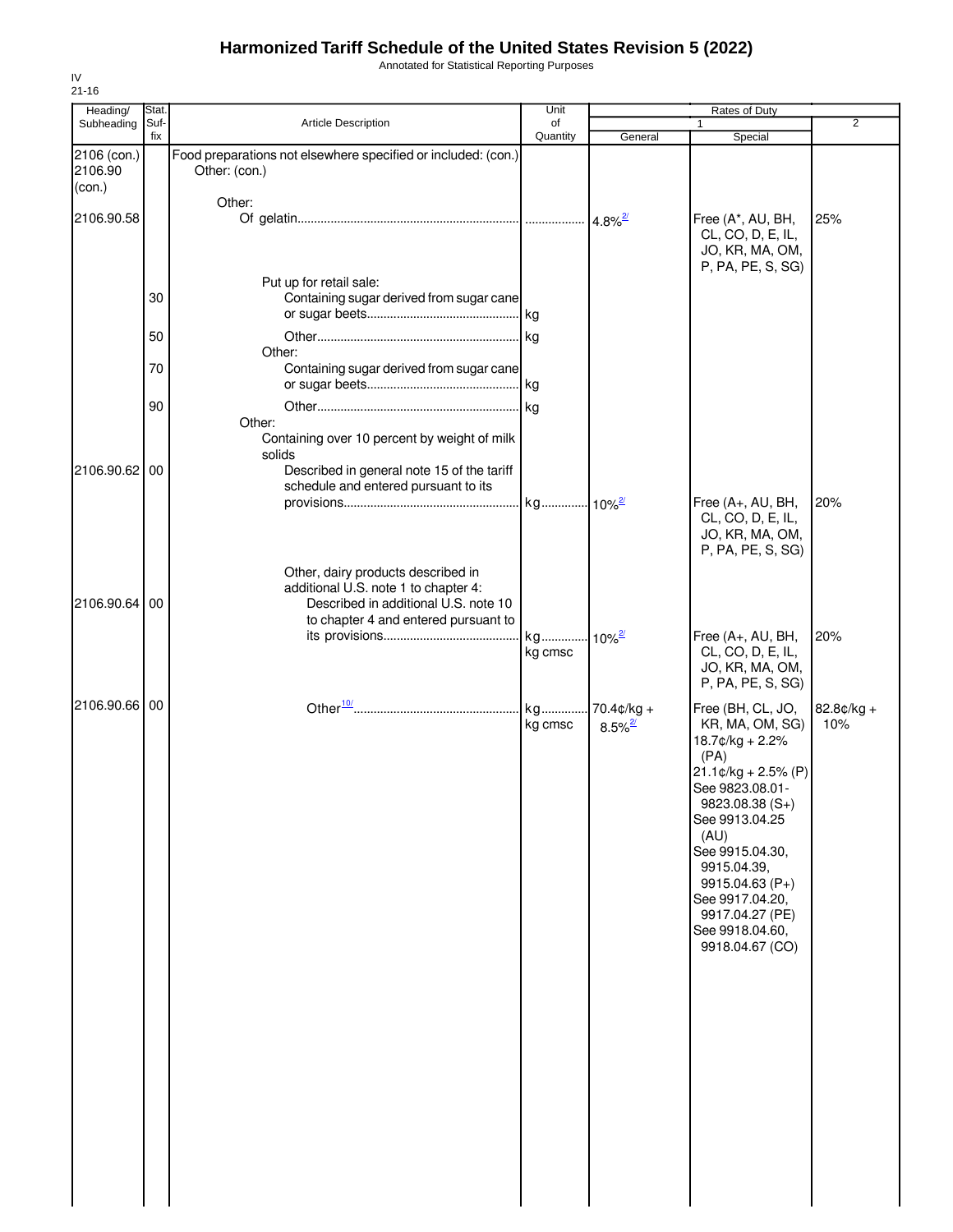Annotated for Statistical Reporting Purposes

| Heading/               | Stat.       |                                                                                                                                                                                         | Unit           |                                               | Rates of Duty                                                                                                                                                                                    |                   |
|------------------------|-------------|-----------------------------------------------------------------------------------------------------------------------------------------------------------------------------------------|----------------|-----------------------------------------------|--------------------------------------------------------------------------------------------------------------------------------------------------------------------------------------------------|-------------------|
| Subheading             | Suf-<br>fix | Article Description                                                                                                                                                                     | of<br>Quantity | General                                       | Special                                                                                                                                                                                          | $\overline{2}$    |
| 2106 (con.)<br>2106.90 |             | Food preparations not elsewhere specified or included: (con.)<br>Other: (con.)                                                                                                          |                |                                               |                                                                                                                                                                                                  |                   |
| (con.)                 |             | Other: (con.)<br>Other: (con.)<br>Containing over 10 percent by weight of milk<br>solids (con.)<br>Other:<br>Blended syrups described in additional<br>U.S. note 4 to chapter 17:       |                |                                               |                                                                                                                                                                                                  |                   |
| 2106.90.68 00          |             | Described in additional U.S. note<br>9 to chapter 17 and entered<br>pursuant to its provisions                                                                                          | kg<br>kg cmsc  | $10\%^{\frac{2}{}{}}$                         | Free (CO, KR, OM,<br>PA, PE, S)                                                                                                                                                                  | 20%               |
| 2106.90.72 00          |             |                                                                                                                                                                                         | kg<br>kg cmsc  | $70.4 \text{c/kg} +$<br>$8.5\%$ <sup>2/</sup> | Free (BH, CL, JO,<br>KR, OM, SG)<br>See 9822.05.20 (P+)<br>See 9822.06.10 (PE)<br>See 9822.08.01<br>(CO)<br>See 9822.09.17 (PA)<br>See 9823.10.01-<br>$9823.10.45(S+)$<br>See 9822.03.01<br>(MA) | 82.8¢/kg +<br>10% |
| 2106.90.74 00          |             | Articles containing over 65 percent by<br>dry weight of sugar described in<br>additional U.S. note 2 to chapter 17:<br>Described in additional U.S. note<br>7 to chapter 17 and entered |                |                                               |                                                                                                                                                                                                  |                   |
|                        |             | pursuant to its provisions                                                                                                                                                              | kg<br>kg cmsc  | $10\%$ <sup>2/</sup>                          | Free (CO, KR, OM,<br>PA, PE, S)                                                                                                                                                                  | 20%               |
| 2106.90.76 00          |             |                                                                                                                                                                                         | kg<br>kg cmsc  | 70.4¢/kg +<br>$8.5\%$ <sup>2/</sup>           | Free (BH, CL, JO,<br>KR, OM, SG)<br>See 9822.05.20 (P+)<br>See 9822.06.10 (PE)<br>See 9822.08.01<br>(CO)<br>See 9822.09.17 (PA)<br>See 9823.10.01-<br>$9823.10.45(S+)$<br>See 9822.03.01<br>(MA) | 82.8¢/kg +<br>10% |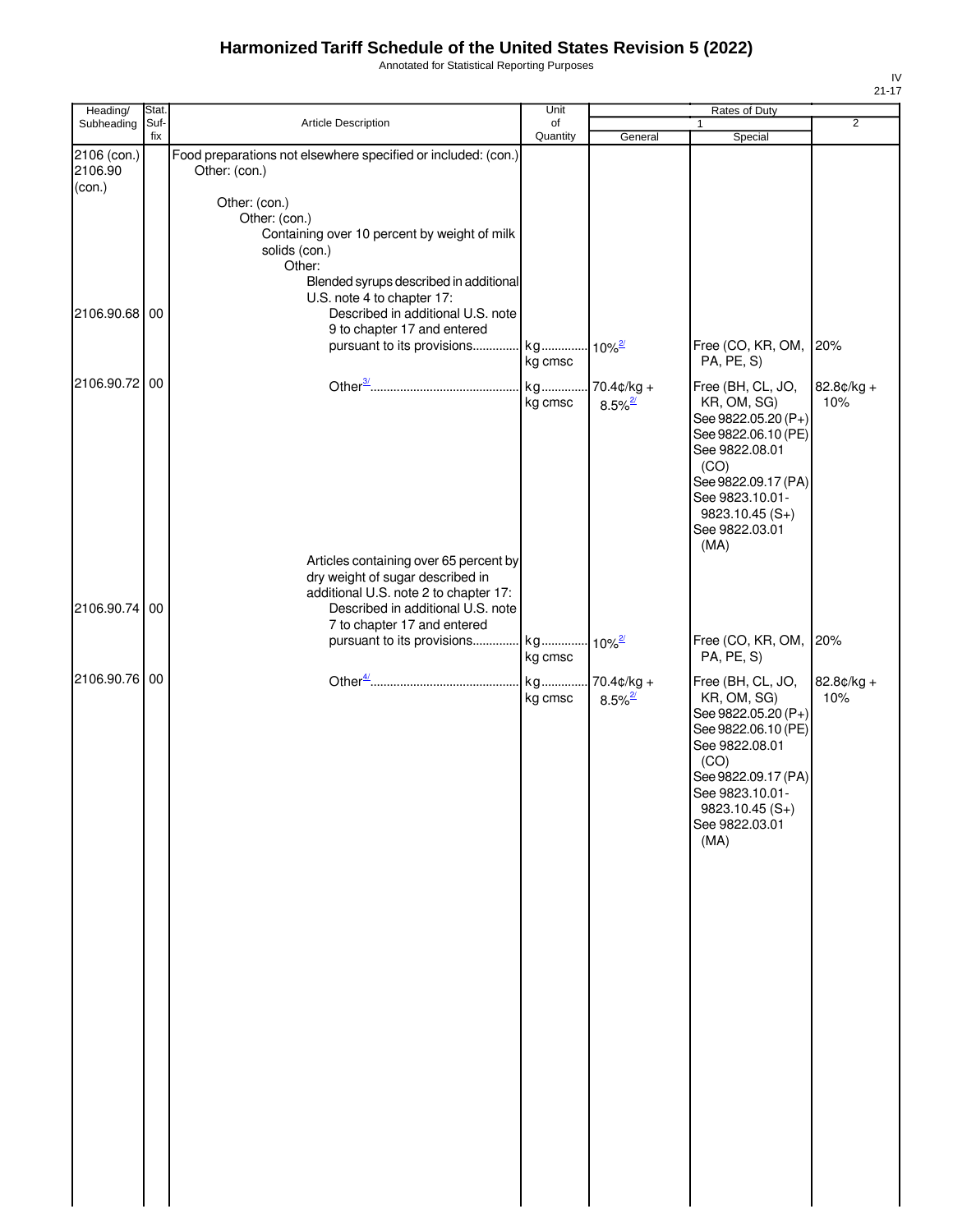Annotated for Statistical Reporting Purposes

| Heading/                         | Stat.       |                                                                                                                                                                                                                                         | Unit                              | Rates of Duty                          |                                                                                                                                                                                                  |                   |
|----------------------------------|-------------|-----------------------------------------------------------------------------------------------------------------------------------------------------------------------------------------------------------------------------------------|-----------------------------------|----------------------------------------|--------------------------------------------------------------------------------------------------------------------------------------------------------------------------------------------------|-------------------|
| Subheading                       | Suf-<br>fix | Article Description                                                                                                                                                                                                                     | of<br>Quantity                    | General                                | $\mathbf{1}$<br>Special                                                                                                                                                                          | $\overline{2}$    |
| 2106 (con.)<br>2106.90<br>(con.) |             | Food preparations not elsewhere specified or included: (con.)<br>Other: (con.)                                                                                                                                                          |                                   |                                        |                                                                                                                                                                                                  |                   |
|                                  |             | Other: (con.)<br>Other: (con.)<br>Containing over 10 percent by weight of milk<br>solids (con.)<br>Other: (con.)<br>Articles containing over 10 percent by<br>dry weight of sugar described in<br>additional U.S. note 3 to chapter 17: |                                   |                                        |                                                                                                                                                                                                  |                   |
| 2106.90.78 00                    |             | Described in additional U.S. note<br>8 to chapter 17 and entered<br>pursuant to its provisions kg 10% <sup>2/</sup>                                                                                                                     | kg cmsc                           |                                        | Free (A+, BH, CL,<br>CO, D, E, IL, JO,<br>KR, MA, OM, P,<br>PA, PE, S, SG)                                                                                                                       | 20%               |
| 2106.90.80 00                    |             |                                                                                                                                                                                                                                         | kg<br>kg cmsc                     | $70.4$ ¢/kg +<br>$8.5\%$ <sup>2/</sup> | Free (BH, CL, JO,<br>KR, OM, SG)<br>See 9822.05.20 (P+)<br>See 9822.06.10 (PE)<br>See 9822.08.01<br>(CO)<br>See 9822.09.17 (PA)<br>See 9823.10.01-<br>$9823.10.45(S+)$<br>See 9822.03.01<br>(MA) | 82.8¢/kg +<br>10% |
| 2106.90.82 00                    |             |                                                                                                                                                                                                                                         | kg 6.4% <sup>16/</sup><br>kg cmsc |                                        | Free (A*, AU, BH,<br>CL, CO, D, E, IL,<br>JO, KR, MA, OM,<br>P, PA, PE, S, SG)                                                                                                                   | 20%               |
|                                  |             |                                                                                                                                                                                                                                         |                                   |                                        |                                                                                                                                                                                                  |                   |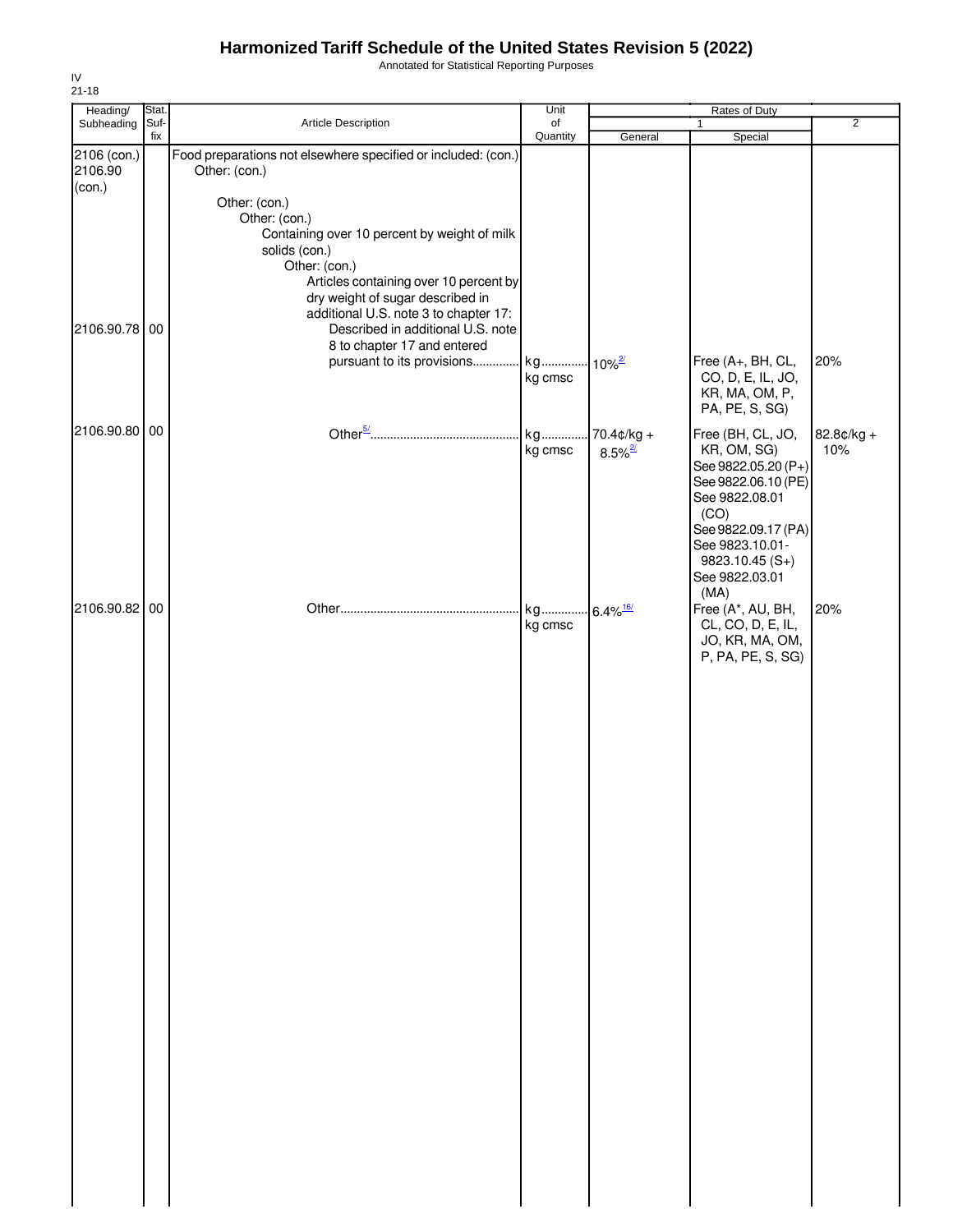Annotated for Statistical Reporting Purposes

| Heading/               | Stat.       |                                                                                                                                                            | Unit     |                                        | Rates of Duty                                                                                                                                                                                                                                                                            |                    |
|------------------------|-------------|------------------------------------------------------------------------------------------------------------------------------------------------------------|----------|----------------------------------------|------------------------------------------------------------------------------------------------------------------------------------------------------------------------------------------------------------------------------------------------------------------------------------------|--------------------|
| Subheading             | Suf-<br>fix | Article Description                                                                                                                                        | of       |                                        | 1                                                                                                                                                                                                                                                                                        | $\overline{2}$     |
| 2106 (con.)<br>2106.90 |             | Food preparations not elsewhere specified or included: (con.)<br>Other: (con.)                                                                             | Quantity | General                                | Special                                                                                                                                                                                                                                                                                  |                    |
| (con.)                 |             | Other: (con.)<br>Other: (con.)<br>Other:                                                                                                                   |          |                                        |                                                                                                                                                                                                                                                                                          |                    |
| 2106.90.83             | 00          | Described in general note 15 of the tariff<br>schedule and entered pursuant to its                                                                         |          |                                        | Free (A+, AU, BH,<br>CL, CO, D, E, IL,<br>JO, KR, MA, OM,<br>P, PA, PE, S, SG)                                                                                                                                                                                                           | 20%                |
| 2106.90.85 00          |             | Other, dairy products described in<br>additional U.S. note 1 to chapter 4:<br>Described in additional U.S. note 10<br>to chapter 4 and entered pursuant to |          |                                        | Free (A+, AU, BH,                                                                                                                                                                                                                                                                        | 20%                |
|                        |             |                                                                                                                                                            |          |                                        | CL, CO, D, E, IL,<br>JO, KR, MA, OM,<br>P, PA, PE, S, SG)                                                                                                                                                                                                                                |                    |
| 2106.90.87             | 00          |                                                                                                                                                            | . kg     | $.28.8c/kg +$<br>$8.5\%$ <sup>2/</sup> | Free (BH, CL, JO,<br>KR, MA, OM, SG)<br>$7.6$ ¢/kg + 2.2% (PA)<br>$8.6$ ¢/kg + 2.5% (P)<br>See 9823.08.01-<br>9823.08.38 (S+)<br>See 9913.04.25<br>(AU)<br>See 9915.04.30,<br>9915.04.53,<br>9915.04.77 (P+)<br>See 9917.04.20,<br>9917.04.39 (PE)<br>See 9918.04.60,<br>9918.04.79 (CO) | 33.9¢/kg<br>$+10%$ |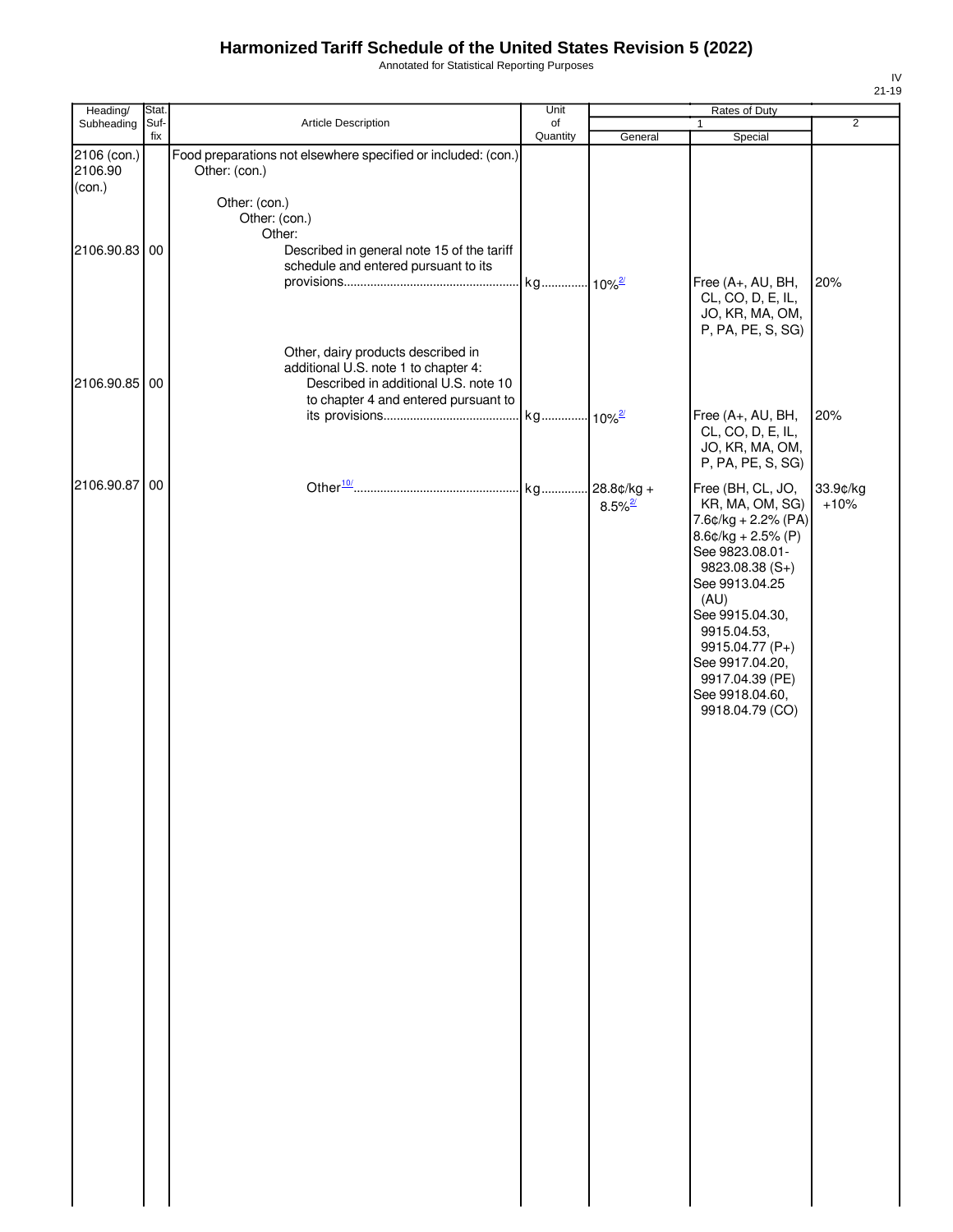Annotated for Statistical Reporting Purposes

| Heading/               | Stat.       |                                                                                | Unit           | Rates of Duty         |                                            |                      |
|------------------------|-------------|--------------------------------------------------------------------------------|----------------|-----------------------|--------------------------------------------|----------------------|
| Subheading             | Suf-<br>fix | Article Description                                                            | of<br>Quantity | General               | $\mathbf{1}$<br>Special                    | $\overline{2}$       |
| 2106 (con.)<br>2106.90 |             | Food preparations not elsewhere specified or included: (con.)<br>Other: (con.) |                |                       |                                            |                      |
| (con.)                 |             | Other: (con.)                                                                  |                |                       |                                            |                      |
|                        |             | Other: (con.)                                                                  |                |                       |                                            |                      |
|                        |             | Other: (con.)<br>Other:                                                        |                |                       |                                            |                      |
|                        |             | Blended syrups described in additional<br>U.S. note 4 to chapter 17:           |                |                       |                                            |                      |
| 2106.90.89 00          |             | Described in additional U.S. note                                              |                |                       |                                            |                      |
|                        |             | 9 to chapter 17 and entered<br>pursuant to its provisions kg 10% <sup>2/</sup> |                |                       | Free (CO, KR, OM,                          | 20%                  |
| 2106.90.91             | 00          |                                                                                |                |                       | PA, PE, S)                                 |                      |
|                        |             |                                                                                |                | $8.5\%$ <sup>2/</sup> | Free (BH, CL, JO,<br>KR, OM, SG)           | $33.9$ ¢/kg +<br>10% |
|                        |             |                                                                                |                |                       | See 9822.05.20 (P+)                        |                      |
|                        |             |                                                                                |                |                       | See 9822.06.10 (PE)<br>See 9822.08.01      |                      |
|                        |             |                                                                                |                |                       | (CO)<br>See 9822.09.17 (PA)                |                      |
|                        |             |                                                                                |                |                       | See 9823.10.01-                            |                      |
|                        |             |                                                                                |                |                       | $9823.10.45(S+)$<br>See 9822.03.01         |                      |
|                        |             |                                                                                |                |                       | (MA)                                       |                      |
|                        |             | Articles containing over 65 percent by<br>dry weight of sugar described in     |                |                       |                                            |                      |
|                        |             | additional U.S. note 2 to chapter 17:                                          |                |                       |                                            |                      |
| 2106.90.92 00          |             | Described in additional U.S. note<br>7 to chapter 17 and entered               |                |                       |                                            |                      |
|                        |             | pursuant to its provisions kg 10% <sup>2/</sup>                                |                |                       | Free (CO, KR, OM,<br>PA, PE, S)            | 20%                  |
| 2106.90.94 00          |             |                                                                                |                |                       | Free (BH, CL, JO,                          | 33.9¢/kg +           |
|                        |             |                                                                                |                | $8.5\%$ <sup>2/</sup> | KR, OM, SG)                                | 10%                  |
|                        |             |                                                                                |                |                       | See 9822.05.20 (P+)<br>See 9822.06.10 (PE) |                      |
|                        |             |                                                                                |                |                       | See 9822.08.01                             |                      |
|                        |             |                                                                                |                |                       | (CO)<br>See 9822.09.17 (PA)                |                      |
|                        |             |                                                                                |                |                       | See 9823.10.01-                            |                      |
|                        |             |                                                                                |                |                       | $9823.10.45(S+)$<br>See 9822.03.01         |                      |
|                        |             |                                                                                |                |                       | (MA)                                       |                      |
|                        |             |                                                                                |                |                       |                                            |                      |
|                        |             |                                                                                |                |                       |                                            |                      |
|                        |             |                                                                                |                |                       |                                            |                      |
|                        |             |                                                                                |                |                       |                                            |                      |
|                        |             |                                                                                |                |                       |                                            |                      |
|                        |             |                                                                                |                |                       |                                            |                      |
|                        |             |                                                                                |                |                       |                                            |                      |
|                        |             |                                                                                |                |                       |                                            |                      |
|                        |             |                                                                                |                |                       |                                            |                      |
|                        |             |                                                                                |                |                       |                                            |                      |
|                        |             |                                                                                |                |                       |                                            |                      |
|                        |             |                                                                                |                |                       |                                            |                      |
|                        |             |                                                                                |                |                       |                                            |                      |
|                        |             |                                                                                |                |                       |                                            |                      |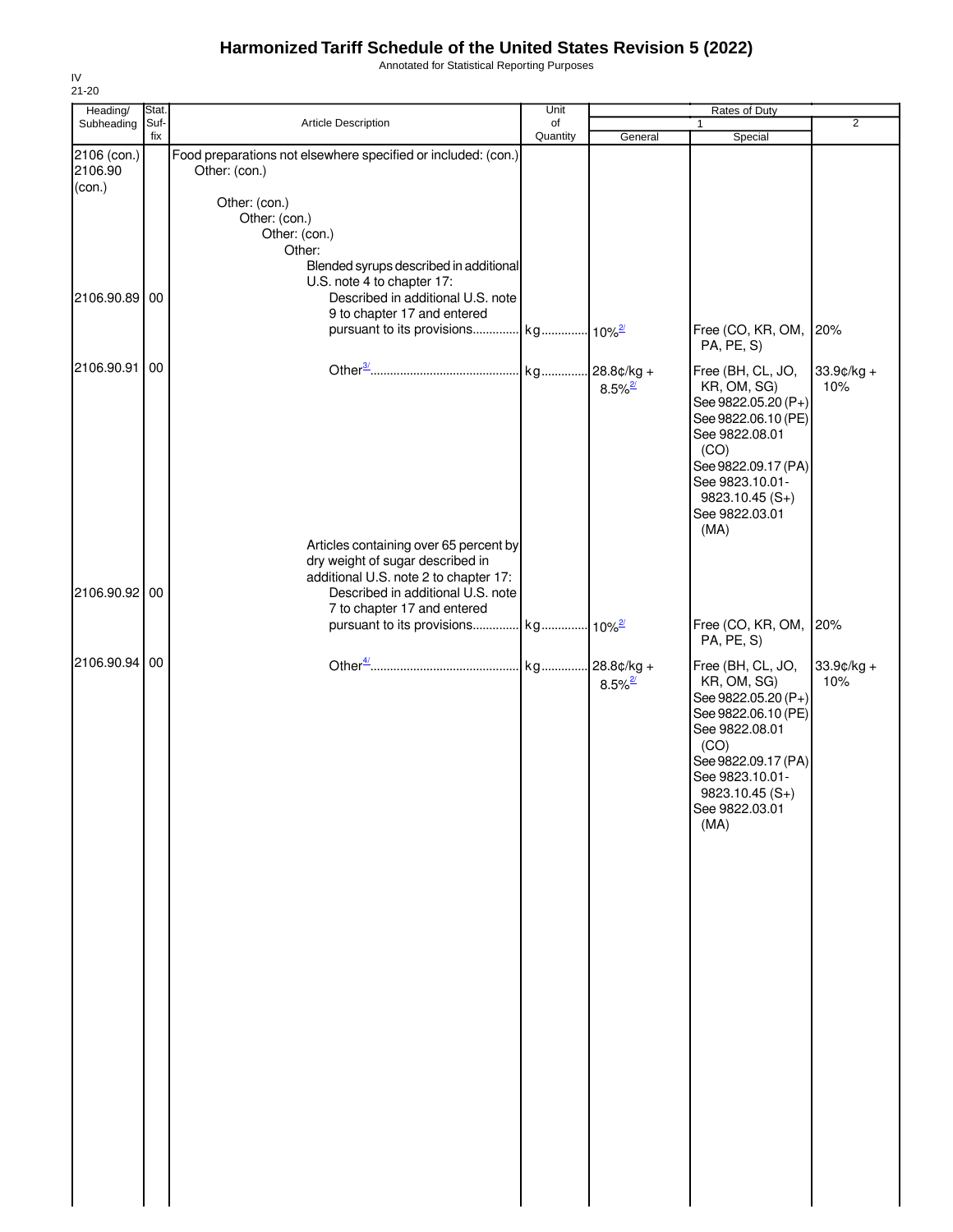Annotated for Statistical Reporting Purposes

| Heading/      | Stat. |                                                               | Unit     |                       | Rates of Duty       |                |
|---------------|-------|---------------------------------------------------------------|----------|-----------------------|---------------------|----------------|
| Subheading    | Suf-  | Article Description                                           | of       |                       | 1                   | $\overline{2}$ |
|               | fix   |                                                               | Quantity | General               | Special             |                |
| 2106 (con.)   |       | Food preparations not elsewhere specified or included: (con.) |          |                       |                     |                |
| 2106.90       |       | Other: (con.)                                                 |          |                       |                     |                |
| (con.)        |       |                                                               |          |                       |                     |                |
|               |       |                                                               |          |                       |                     |                |
|               |       | Other: (con.)                                                 |          |                       |                     |                |
|               |       | Other: (con.)                                                 |          |                       |                     |                |
|               |       | Other: (con.)                                                 |          |                       |                     |                |
|               |       | Other: (con.)                                                 |          |                       |                     |                |
|               |       | Articles containing over 10 percent by                        |          |                       |                     |                |
|               |       | dry weight of sugar described in                              |          |                       |                     |                |
|               |       | additional U.S. note 3 to chapter 17:                         |          |                       |                     |                |
| 2106.90.95 00 |       | Described in additional U.S. note                             |          |                       |                     |                |
|               |       | 8 to chapter 17 and entered                                   |          |                       |                     |                |
|               |       | pursuant to its provisions kg 10% <sup>2/</sup>               |          |                       | Free (A+, BH, CL,   | 20%            |
|               |       |                                                               |          |                       | CO, D, E, IL, JO,   |                |
|               |       |                                                               |          |                       |                     |                |
|               |       |                                                               |          |                       | KR, MA, OM, P,      |                |
|               |       |                                                               |          |                       | PA, PE, S, SG)      |                |
| 2106.90.97 00 |       |                                                               |          |                       | Free (BH, CL, JO,   | 33.9¢/kg +     |
|               |       |                                                               |          |                       | KR, OM, SG)         | 10%            |
|               |       |                                                               |          | $8.5\%$ <sup>2/</sup> | See 9822.05.20 (P+) |                |
|               |       |                                                               |          |                       |                     |                |
|               |       |                                                               |          |                       | See 9822.06.10 (PE) |                |
|               |       |                                                               |          |                       | See 9822.08.01      |                |
|               |       |                                                               |          |                       | (CO)                |                |
|               |       |                                                               |          |                       | See 9822.09.17 (PA) |                |
|               |       |                                                               |          |                       | See 9823.10.01-     |                |
|               |       |                                                               |          |                       | $9823.10.45(S+)$    |                |
|               |       |                                                               |          |                       | See 9822.03.01      |                |
|               |       |                                                               |          |                       | (MA)                |                |
|               |       |                                                               |          |                       |                     |                |
|               |       |                                                               |          |                       |                     |                |
|               |       |                                                               |          |                       |                     |                |
|               |       |                                                               |          |                       |                     |                |
|               |       |                                                               |          |                       |                     |                |
|               |       |                                                               |          |                       |                     |                |
|               |       |                                                               |          |                       |                     |                |
|               |       |                                                               |          |                       |                     |                |
|               |       |                                                               |          |                       |                     |                |
|               |       |                                                               |          |                       |                     |                |
|               |       |                                                               |          |                       |                     |                |
|               |       |                                                               |          |                       |                     |                |
|               |       |                                                               |          |                       |                     |                |
|               |       |                                                               |          |                       |                     |                |
|               |       |                                                               |          |                       |                     |                |
|               |       |                                                               |          |                       |                     |                |
|               |       |                                                               |          |                       |                     |                |
|               |       |                                                               |          |                       |                     |                |
|               |       |                                                               |          |                       |                     |                |
|               |       |                                                               |          |                       |                     |                |
|               |       |                                                               |          |                       |                     |                |
|               |       |                                                               |          |                       |                     |                |
|               |       |                                                               |          |                       |                     |                |
|               |       |                                                               |          |                       |                     |                |
|               |       |                                                               |          |                       |                     |                |
|               |       |                                                               |          |                       |                     |                |
|               |       |                                                               |          |                       |                     |                |
|               |       |                                                               |          |                       |                     |                |
|               |       |                                                               |          |                       |                     |                |
|               |       |                                                               |          |                       |                     |                |
|               |       |                                                               |          |                       |                     |                |
|               |       |                                                               |          |                       |                     |                |
|               |       |                                                               |          |                       |                     |                |
|               |       |                                                               |          |                       |                     |                |
|               |       |                                                               |          |                       |                     |                |
|               |       |                                                               |          |                       |                     |                |
|               |       |                                                               |          |                       |                     |                |
|               |       |                                                               |          |                       |                     |                |
|               |       |                                                               |          |                       |                     |                |
|               |       |                                                               |          |                       |                     |                |
|               |       |                                                               |          |                       |                     |                |
|               |       |                                                               |          |                       |                     |                |
|               |       |                                                               |          |                       |                     |                |
|               |       |                                                               |          |                       |                     |                |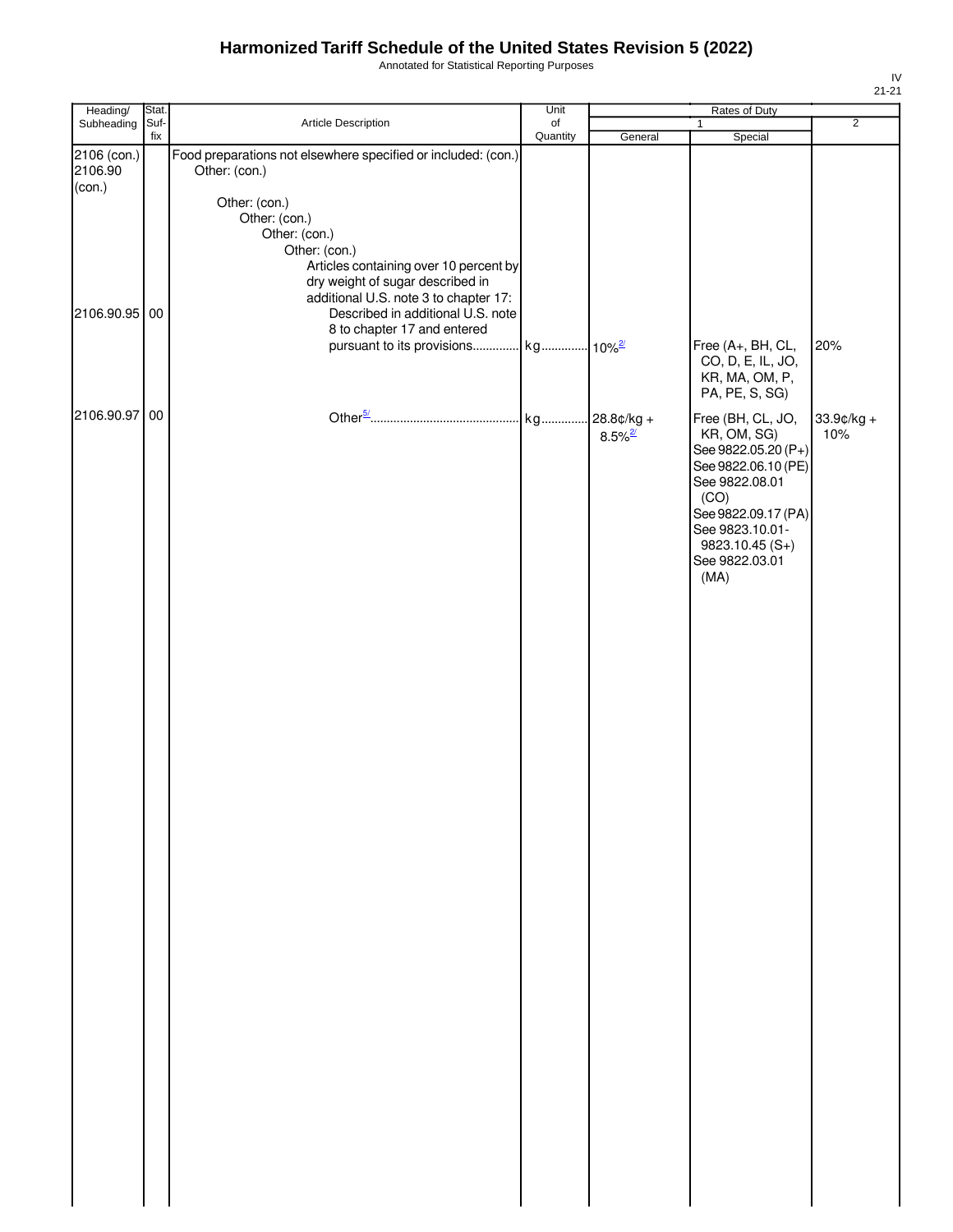Annotated for Statistical Reporting Purposes

| Heading/    | Stat. |                                                               | Unit     |                        | Rates of Duty            |                |
|-------------|-------|---------------------------------------------------------------|----------|------------------------|--------------------------|----------------|
| Subheading  | Suf-  | Article Description                                           | of       |                        | $\mathbf{1}$             | $\overline{2}$ |
| 2106 (con.) | fix   | Food preparations not elsewhere specified or included: (con.) | Quantity | General                | Special                  |                |
| 2106.90     |       | Other: (con.)                                                 |          |                        |                          |                |
| (con.)      |       |                                                               |          |                        |                          |                |
|             |       | Other: (con.)                                                 |          |                        |                          |                |
|             |       | Other: (con.)<br>Other: (con.)                                |          |                        |                          |                |
|             |       | Other: (con.)                                                 |          |                        |                          |                |
| 2106.90.99  |       |                                                               |          | $6.4\%$ <sup>17/</sup> | Free (A, AU, BH, CL, 20% |                |
|             |       |                                                               |          |                        | CO, D, E, IL, JO,        |                |
|             |       |                                                               |          |                        | KR, MA, OM, P,           |                |
|             |       |                                                               |          |                        | PA, PE, S, SG)           |                |
|             |       | Preparations for the manufacture                              |          |                        |                          |                |
|             |       | of beverages:                                                 |          |                        |                          |                |
|             | 71    | Containing high-intensity                                     |          |                        |                          |                |
|             |       | sweeteners (e.g., aspartame                                   |          |                        |                          |                |
|             |       |                                                               |          |                        |                          |                |
|             | 72    | Containing sugar derived from                                 |          |                        |                          |                |
|             |       | sugar cane and/or sugar                                       |          |                        |                          |                |
|             |       |                                                               |          |                        |                          |                |
|             |       |                                                               |          |                        |                          |                |
|             | 73    |                                                               |          |                        |                          |                |
|             | 75    | Non-dairy coffee whiteners kg                                 |          |                        |                          |                |
|             | 80    | Other cream or milk substitutes kg                            |          |                        |                          |                |
|             | 85    | Confectionery (including gum)                                 |          |                        |                          |                |
|             |       | containing synthetic sweetening                               |          |                        |                          |                |
|             |       | agents (e.g., saccharin) instead of                           |          |                        |                          |                |
|             |       |                                                               |          |                        |                          |                |
|             | 87    | Herbal teas and herbal infusions                              |          |                        |                          |                |
|             |       | comprising mixed herbs kg                                     |          |                        |                          |                |
|             |       |                                                               |          |                        |                          |                |
|             | 88    | Flavored honey kg                                             |          |                        |                          |                |
|             |       | Other:                                                        |          |                        |                          |                |
|             | 90    |                                                               |          |                        |                          |                |
|             |       | Other:                                                        |          |                        |                          |                |
|             | 95    | Frozen kg                                                     |          |                        |                          |                |
|             |       | Other:                                                        |          |                        |                          |                |
|             | 97    | Containing sugar                                              |          |                        |                          |                |
|             |       | derived from sugar                                            |          |                        |                          |                |
|             |       | cane and/or sugar                                             |          |                        |                          |                |
|             |       | Deets                                                         | кg       |                        |                          |                |
|             | 98    | Other                                                         | . kg     |                        |                          |                |
|             |       |                                                               |          |                        |                          |                |
|             |       |                                                               |          |                        |                          |                |
|             |       |                                                               |          |                        |                          |                |
|             |       |                                                               |          |                        |                          |                |
|             |       |                                                               |          |                        |                          |                |
|             |       |                                                               |          |                        |                          |                |
|             |       |                                                               |          |                        |                          |                |
|             |       |                                                               |          |                        |                          |                |
|             |       |                                                               |          |                        |                          |                |
|             |       |                                                               |          |                        |                          |                |
|             |       |                                                               |          |                        |                          |                |
|             |       |                                                               |          |                        |                          |                |
|             |       |                                                               |          |                        |                          |                |
|             |       |                                                               |          |                        |                          |                |
|             |       |                                                               |          |                        |                          |                |
|             |       |                                                               |          |                        |                          |                |
|             |       |                                                               |          |                        |                          |                |
|             |       |                                                               |          |                        |                          |                |
|             |       |                                                               |          |                        |                          |                |
|             |       |                                                               |          |                        |                          |                |
|             |       |                                                               |          |                        |                          |                |
|             |       |                                                               |          |                        |                          |                |
|             |       |                                                               |          |                        |                          |                |